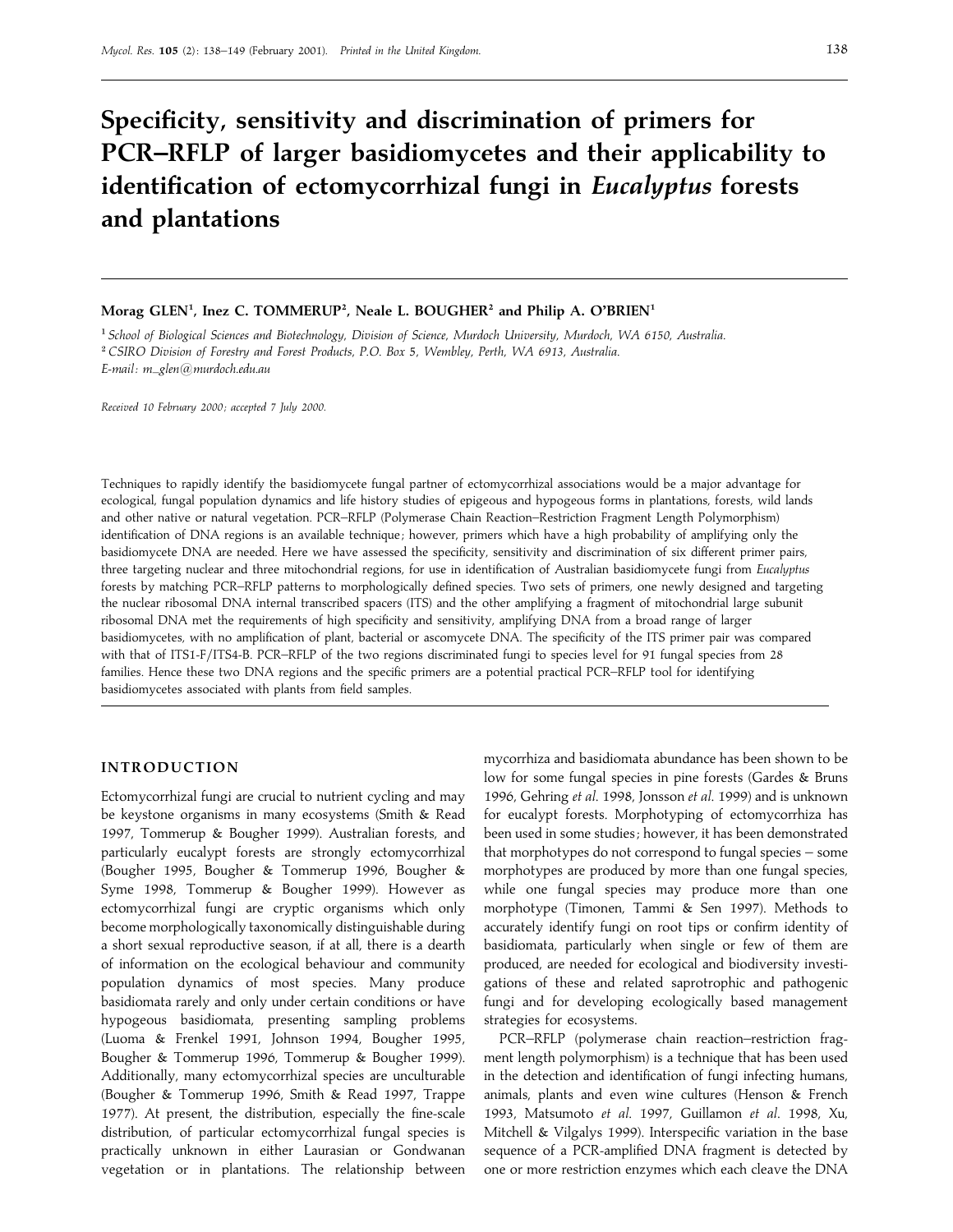strand at a characteristic recognition site of (usually) 4–6 base pairs. A pattern produced by electrophoresis of the fragments can be matched to reference patterns from previously identified species. The advantages of this technique include : (1) speed and the capacity for automation; (2) sensitivity; (3) ability to discriminate among several fungi from one set of results; and (4) absence of the need to obtain sporulation phases required for morphological identification or a pure culture of the fungus. Whereas the first characteristic may be of major importance in human, animal or plant disease diagnostics, the last three make this technique particularly suitable for research into the ecology of ectomycorrhizal fungi.

PCR–RFLP of the rDNA ITS (internal transcribed spacer of the ribosomal DNA) has been used by several researchers to track one or a few fungal isolates under field conditions in natural forests or plantations (Henrion *et al*. 1994, Erland 1995), to investigate species associated with a host (Kraiger, Agerer & Javornik 1995, Pritsch et al. 1997); or intraspecific variation in a genus (Gardes *et al*. 1990, 1991). Yet there is potential for this technique to be applied to more comprehensive surveys of ectomycorrhizal communities as done in a patch of pine forest containing 10–20 species of ectomycorrhizal fungi (Gardes & Bruns 1996) and alder forest with up to 16 species (Pritsch *et al*. 1997). Also, to discriminate fungi in communities, 44 species of ectomycorrhizal fungi from Fennoscandia were examined using three restriction enzymes and 77 % of the species could be distinguished from each other (Kårén et al. 1997). They found species in the genus *Cortinarius* to be the most difficult to separate. The genera *Cortinarius* and *Dermocybe* are well represented in Australia with many species, both named and as yet unnamed (Bougher & Hilton 1989, Horak & Wood 1990, Grgurinovic 1997, Chambers, Sawyer & Cairney 1999). Farmer & Sylvia (1998) conducted a survey using seven restriction enzymes among 28 species of North American ectomycorrhizal fungi. They distinguished all of these except for two *Rhizopogon* species which gave identical patterns with the seven restriction enzymes. No *Cortinarius* or *Dermocybe* species were included in this study.

The rDNA ITS is the most popular target region for PCR–RFLP identification. This region is amenable to PCR because of the high copy number and conserved flanking regions and discriminates well among taxa because of the variability in the spacer region. The spacers are removed during post-transcriptional processing so there is less selective pressure to prevent the accumulation of mutations in the DNA sequence. Other regions have also been identified as potentially useful, including the glycerinaldehyde-3-phosphate dehydrogenase gene (Kreuzinger *et al*. 1996), chitin synthase genes (Mehmann, Brunner & Braus 1994) and mitochondrial rRNA genes (Bruns *et al*. 1998). The use of more than one genomic region would provide an extra level of confidence in fungal identification and the inclusion of mitochondrial regions could provide further information as there are different inheritance patterns for nuclear and mitochondrial genomes.

The high diversity of Australian ectomycorrhizal species places great demands on the molecular and morphological tools used in fungal identification. We doubted whether one fragment of DNA would be sufficient to differentiate the 200

species expected at one site. We also expected a significant number of unrecognisable PCR–RFLP profiles to be generated from root-tips, as these have been found even in well-studied ecosystems of relatively low diversity (Gardes & Bruns 1996, Gehring *et al*. 1998, Jonsson *et al*. 1999) and Australia has many hypogeous species which are not frequently sampled as basidiomes (Claridge, Cork & Trappe 2000, Bougher & Lebel 2000). We therefore required a high degree of certainty that the ectomycorrhizal fungal DNA would be preferentially amplified. In addition to the high diversity, *Eucalyptus*, *Acacia* and *Allocasuarina* ectomycorrhiza, in contrast to those of pines, beeches and oaks, are superficial, with a Hartig net only in the outermost cortical cell layer and variable mantle, which may be only a few cells deep (Malajczuk, Dell & Bougher 1987, Tommerup & Bougher 1999). Thus the ratio of fungal to plant DNA may be quite low compared to ectomycorrhiza of many Northern Hemisphere associations and the ratio of ectomycorrhizal to DNA of other soil fungi may also be low. Preliminary work with ascomycete-specific primers resulted in amplification of a product from all field and glass-house grown plant material, though not from tissue-cultured plant material. This emphasised the need for careful selection of primers and PCR conditions to avoid possible amplification of non-target DNA, as discussed by Zhang, Wendel & Clark (1997) and Schulze & Bahnweg (1998).

Basidiomycete species are found to predominate in Australian ecosystems and there is a high degree of endemism (Castellano & Bougher 1994, Bougher & Tommerup 1996, Bougher & Lebel 2000, Claridge *et al*. 2000). One study covering 136 sites reported 10 species of *Ascomycota*, three *Zygomycota* and 79 *Basidiomycota* (Claridge *et al*. 2000). We therefore elected to concentrate on basidiomycete ectomycorrhizal fungi and to optimise or improve upon the specificity of currently used fungal and basidiomycete-specific primers. As the PCR–RFLP databases for identification of ectomycorrhizal fungi are based mainly on northern hemisphere species, and very little has been published on molecular identification of Australian ectomycorrhizal fungi, compatibility with current databases was not the prime consideration. The advantages of greater specificity were considered to outweigh the potential disadvantage of undesirable amplification of non-target DNA. However, as ectomycorrhizal fungi belong to a broad taxonomic spectrum of basidiomycetes, primers must be able to amplify DNA from fungi in diverse orders. To determine the suitability of primer pairs for use in PCR–RFLP identification of ectomycorrhizal fungi from root-tips in eucalyptus forests, woodlands, woody heathlands and plantations we tested six primer pairs targeting three nuclear and three mitochondrial regions for specificity, sensitivity and species discrimination on identified collections of 92 fungal species from 28 families.

## **MATERIALS AND METHODS**

## *Basidiomycete fungi*

Both fresh collections and dried material from the CSIRO Forestry and Forest Products Herbarium, Perth, W.A. were used as sources of DNA from identified basidiomata. Fresh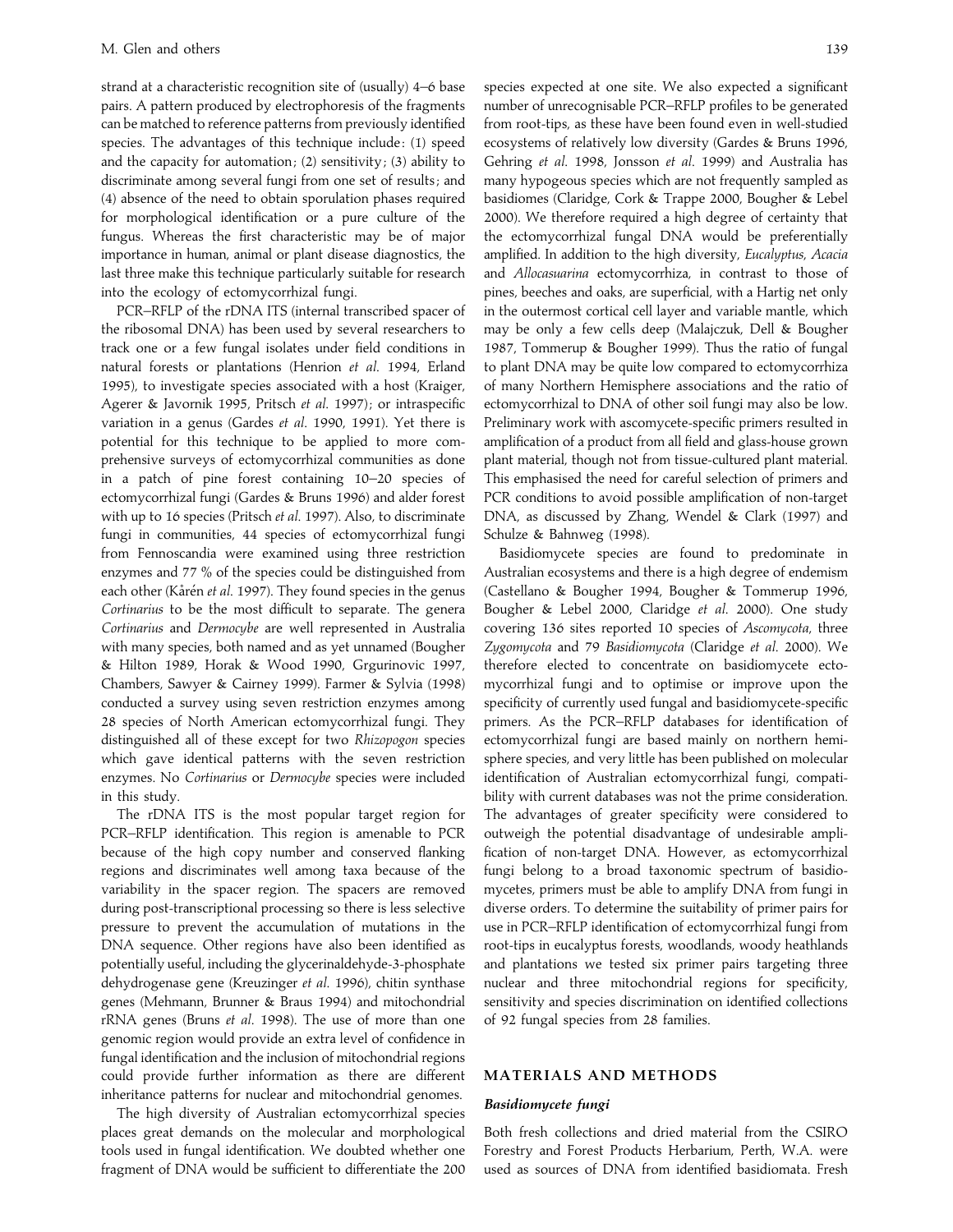**Table 1.** Fungal collections used to assess RFLP of nuclear rDNA ITS and mt LSU PCR products. Herb. no. is the herbarium accession code for collections in the CSIRO Forestry and Forest Products Mycology Herbarium. For each digestion, the fragment sizes and a letter code for ease of comparison are given. Sizes between 100 and 500 bp are reproducible with an error of 3 %, though some codes, e.g. code CJ for *Alu*I and BA for *Taq*I, cover a broad range of sizes. This is because of the large number of fungi, mainly in the genus *Cortinarius*, with similar patterns, producing a continuum of fragment sizes without clear demarcation of groups. The ITS products were amplified using the primers ITSF}ITSR, except for *Hydnum rufescens* and *Austrogautieria manjimupana*, for which the specific primers HRITSF and AMITSR were used. The mitochondrial products were amplified using the primers ML3/ML4.

|                                                                                                                  |                                                  | ITS AluI digestions |                         | ITS TaqI digestions    |                         | ML3/4 Sau3AI digestions |                          | ML3/4 HaellI digestions    |                |
|------------------------------------------------------------------------------------------------------------------|--------------------------------------------------|---------------------|-------------------------|------------------------|-------------------------|-------------------------|--------------------------|----------------------------|----------------|
| Herb.<br>no.                                                                                                     | Species                                          | Code                | Fragment sizes          | Code                   | Fragment sizes          | Code                    | Fragment sizes           | Code                       | Fragment sizes |
| Agaricaceae                                                                                                      |                                                  |                     |                         |                        |                         |                         |                          |                            |                |
| E884<br>Amanitaceae                                                                                              | Macrolepiota molybdites                          | CE                  | 539, 247                | EG                     | 476, 195, 132, 122      | DH                      | 693, 295                 | DF                         | 699, 305       |
| E5385                                                                                                            | Amanita eucalypti                                | AВ                  | 786                     | ΒA                     | 490, 369                | HD                      | 491, 145, 135, 130       | EF                         | 649, 199       |
| E5845                                                                                                            | A. umbrinella                                    | DA                  | 512, 492, 243           | FG                     | 413, 315, 299, 196      | HD                      | 484, 144, 134, 126       | EF                         | 602, 207       |
| E5445                                                                                                            | A. xanthocephala                                 | EJ                  | 412, 251, 142           | BA                     | 471, 353                | HE                      | 442, 144, 132, 124       | EF                         | 612, 195       |
| H7501                                                                                                            | Torrendia arenaria                               | EK                  | 435, 242, 126           | ΒA                     | 472, 354                | HD                      | 485, 139, 128, 122       | EF                         | 609, 214       |
| E5495                                                                                                            | T. grandis                                       | EB                  | 491, 250, 100           | DC                     | 480, 305                | HE                      | 468, 141, 131, 123       | EF                         | 600, 205       |
| H7346                                                                                                            | T. inculta                                       | EB                  | 476, 243, 100           | FF                     | 420, 314                | HE                      | 456, 139, 129, 121       | EF                         | 585, 207       |
| Bankeraceae                                                                                                      |                                                  |                     |                         |                        |                         |                         |                          |                            |                |
| E5778                                                                                                            | Phellodon sp.                                    | CM                  | 540, 130                | НK                     | 336, 254, 140, 112, 108 | JB                      | 356, 253, 226            | AB                         | 766            |
| Bolbitiaceae<br>E6028                                                                                            |                                                  | EN                  |                         | ΒA                     | 489, 374                | EC                      |                          | EF                         |                |
| Boletaceae                                                                                                       | Conocybe <sup>a</sup> subgen. Pholiotina sp.     |                     | 409, 219, 124           |                        |                         |                         | 655, 123                 |                            | 590, 194       |
| E6001                                                                                                            | Boletellus obscurecoccineus                      | ВC                  | 596, 203                | $\mathop{\mathrm{GD}}$ | 436, 136, 100           | AB                      | 922                      | DD                         | 677, 415       |
| H7399                                                                                                            | Boletoid hypogeous sp.                           | CE                  | 522, 266                | LA                     | 156, 146, 115, 111      | CB                      | 936, 262                 | CE                         | 785, 392       |
| E5480                                                                                                            | B. prolinus (cfr sect. Luridi)                   | DC                  | 537, 183, 153           | KJ                     | 210, 146, 141, 119, 106 | CB                      | 998, 268                 | CE                         | 884, 405       |
| E5444                                                                                                            | B. sinapecruentus                                | CB                  | 529,308                 | КG                     | 225, 211, 164, 147, 110 | CB                      | 940, 271                 | CE                         | 815, 423       |
| Ceratobasidiaceae                                                                                                |                                                  |                     |                         |                        |                         |                         |                          |                            |                |
|                                                                                                                  | Rhizoctonia solani <sup>b</sup> AG 8             | FB                  | 392, 243, 124           | BD                     | 477, 326                | $np^e$                  |                          | np                         |                |
|                                                                                                                  | Waitea <sup>b</sup> sp.                          | CG                  | 511, 214                | KD                     | 273, 195, 146, 139, 136 | np                      |                          | np                         |                |
| Clavulinaceae                                                                                                    |                                                  |                     |                         |                        |                         |                         |                          |                            |                |
| E5775                                                                                                            | Clavulina vinaceo-cervina                        | GB                  | 271, 206, 147, 110      | HH                     | 343, 268, 195           | JA                      | 364, 317, 115            | GА                         | 615, 259       |
| Coniophoracea                                                                                                    |                                                  |                     |                         |                        |                         |                         |                          |                            |                |
| E5542                                                                                                            | Podoserpula pusio                                | GG                  | 249, 221, 170, 134      | GB                     | 415, 375                | $_{\rm DG}$             | 701, 338, 291            | CF                         | 843, 382       |
| Cortinariaceae                                                                                                   |                                                  |                     |                         |                        |                         |                         |                          |                            |                |
| E5419                                                                                                            | Cortinarius australiensis                        | BB                  | 643, 200, 103           | AC                     | 595, 384                | FE                      | 535, 270, 105            | ЕG                         | 633, 183       |
| E5517                                                                                                            | C. lavendulensis                                 | CJ                  | 498, 164                | DD                     | 494, 280                | FL                      | 496, 316, 104            | EG                         | 675, 185       |
| E4063                                                                                                            | C. phalarus                                      | np                  | np                      | np                     | np                      | FL                      | 474, 281, 102            | EG                         | 688, 184       |
| E4447                                                                                                            | C. phalarus                                      | np                  | np                      | np                     | np                      | FL                      | 474, 281, 102            | EG                         | 688, 184       |
| E5593                                                                                                            | C. sp.                                           | CJ                  | 562, 156                | ΒA                     | 480, 381                | FL                      | 487, 279, 102            | EG                         | 630, 184       |
| E5632                                                                                                            | C. subgen. Leprocybe sp.                         | CJ                  | 518, 154                | ΒA                     | 492, 385                | GC                      | 552, 186, 123, 102       | EG                         | 734, 191       |
| E5636                                                                                                            | C. (Myxacium) fiveashianus                       | CJ                  | 512, 152                | GB                     | 400, 374                | FL                      | 486, 288, 104            | EG                         | 686, 184       |
| E5994                                                                                                            | C. (Myxacium) microarcheri                       | FO                  | 317, 212, 153           | ΒA                     | 499, 348                | GB                      | 531, 197, 125, 102       | EG                         | 717, 181       |
| E5540                                                                                                            | C. (Myxacium) rotundisporus                      | CJ                  | 516, 158                | BA                     | 482, 376                | FJ                      | 541, 308, 104            | EG                         | 682, 184       |
| E5538                                                                                                            | C. (Myxacium) sinapicolor                        | CJ                  | 500, 159                | BA                     | 482, 375                | HA                      | 485, 166, 125, 104       | EG                         | 615, 183       |
| E5386                                                                                                            | C. cf. sublargus                                 | CJ                  | 559, 150                | BA                     | 468, 381                | HA                      | 485, 185, 124, 103       | $\operatorname{EG}$        | 654, 184       |
| E5993                                                                                                            | C. vinaceo-cinereus                              | CJ                  | 485, 151                | ΒA                     | 478, 367                | FM                      | 503, 348, 102            | FK                         | 550, 202, 181  |
| E4996                                                                                                            | C. vinaceolamellatus                             | CF                  | 496, 254                | BA                     | 482, 369                | FJ                      | 535, 293, 103            | $\operatorname{EG}$        | 649, 183       |
| E5639                                                                                                            | Dermocybe splendida                              | CJ                  | 523, 153                | GB                     | 411,388                 | $\mathsf{CE}$           | 811, 372, 124, 102       | FA                         | 640, 534, 182  |
| E5417                                                                                                            | Descolea maculata                                | FL                  | 332, 267, 208           | AD                     | 526, 395                | FD                      | 574, 265                 | EF                         | 574, 207       |
| H7328                                                                                                            | Descomyces albellus                              | CL                  | 542, 120                | BA                     | 471,378                 | FC                      | 576, 314                 | ED                         | 626, 222       |
| E5925                                                                                                            | Galerina unicolor <sup>a</sup>                   | BE                  | 647, 123                | EA                     | 474, 372, 246, 138      | GF                      | 525, 133, 125, 102       | EF                         | 651, 213       |
| E5448                                                                                                            | Gymnopilus austrosapineus <sup>a</sup>           | FN                  | 319, 249, 128, 112      | EB                     | 478, 238, 137           | GD                      | 548, 126, 102            | EG                         | 642, 186       |
| E6025                                                                                                            | Hebeloma aminophilum                             | CD                  | 550, 236                | BA                     | 490, 362                | DJ                      | 680, 268                 | DJ                         | 674, 264       |
| E5886                                                                                                            | Inocybe australiensis                            | CG                  | 521, 213                | BA                     | 476, 349                | ED                      | 638, 134, 122            | ED                         | 654, 227       |
| E5898                                                                                                            | I. fibrillosbrunnea                              | CE                  | 532, 246                | BA                     | 462, 378                | EF                      | 604, 124                 | EF                         | 630, 212       |
| E5885                                                                                                            | I. sp.                                           | AB                  | 777                     | BB                     | 498, 429                | EF                      | 658, 128                 | ED                         | 646, 224       |
| H7259<br>E5420                                                                                                   | Protoglossum sp. nov.                            | EA<br>FH            | 482, 397, 202, 183, 158 | GB<br>BA               | 398,380                 | FL<br>CF                | 510, 308, 106            | $\operatorname{EG}$        | 657, 183       |
| H4317                                                                                                            | Rozites symeae<br>Setchelliogaster australiensis | AC                  | 342, 186, 154<br>646    | BA                     | 488, 394<br>509,390     |                         | 797, 376, 102            | HB                         | 571, 442, 184  |
| H6684                                                                                                            | Thaxterogaster basipurpureum                     | CJ                  | 497, 150                | ΒA                     | 483, 383                | np<br>FL                | 491, 321, 104            | np<br>GC                   | 658, 111       |
| H7265                                                                                                            | T. sp. nov                                       | CJ                  | 536, 154                | ΒA                     | 485, 367                | FJ                      | 541, 314, 103            | EG                         | 693, 190       |
| H6214                                                                                                            | Timgrovea sp. nov.                               | DG                  | 554, 135, 120           | BA                     | 481, 376                | FB                      | 571,329                  | ЕC                         | 640, 218       |
| Crepidotaceae                                                                                                    |                                                  |                     |                         |                        |                         |                         |                          |                            |                |
| E5928                                                                                                            | Tubaria cfr furfuracea <sup>a</sup>              | $\operatorname{GF}$ | 271, 125                | ΒA                     | 513,380                 | FE                      | 575, 259, 100            | $\mathop{\rm ED}\nolimits$ | 636, 228       |
| Elasmomycetaceae                                                                                                 |                                                  |                     |                         |                        |                         |                         |                          |                            |                |
| H7142                                                                                                            | Macowanites luteiroseus                          | CB                  | 523, 302                | ВC                     | 545, 329                | HH                      | 449, 146, 126            | $\mathop{\rm ED}\nolimits$ | 597, 219       |
| H7503                                                                                                            | Martellia sp.                                    | FL                  | 326, 254, 212           | BD                     | 483, 336                | DA                      | 662,561                  | ED                         | 600, 232       |
| Entolomataceae                                                                                                   |                                                  |                     |                         |                        |                         |                         |                          |                            |                |
| E5583                                                                                                            | Entoloma cfr chalybaeum <sup>a</sup>             | GА                  | 276, 258                | FH                     | 407, 318, 205           | FH                      | 575, 305, 101            | DH                         | 639, 291       |
| E5698                                                                                                            | E. cfr sericeum <sup>a</sup>                     | GE                  | 274, 244, 234           | CF                     | 468, 198, 171           | FG                      | 547, 295, 193, 100       | FC                         | 615, 263, 189  |
| E5856                                                                                                            | $E^a$ sp.                                        | FG                  | 343, 248                | HL                     | 341, 195, 185           | FH                      | 583, 309, 101            | DH                         | 587, 291       |
| Fistulinaceae                                                                                                    |                                                  |                     |                         |                        |                         |                         |                          |                            |                |
| E5919                                                                                                            | Fistulina hepatica <sup>b</sup>                  | ΒA                  | 622, 233, 200, 100      | CF                     | 470, 206, 183           | <b>BD</b>               | 1281, 729, 525, 337, 258 | DA                         | 721, 618, 296  |
| Gautieriaceae                                                                                                    |                                                  |                     |                         |                        |                         |                         |                          |                            |                |
| H7157                                                                                                            | Austrogautieria manjimupana                      | FK                  | 335, 138, 110           | FC                     | 450, 308, 140, 118, 101 | AB                      | 834                      | ЕC                         | 620, 228       |
| Hydnaceae                                                                                                        |                                                  |                     |                         |                        |                         |                         |                          |                            |                |
| E5744<br>Hydnum rufescens<br>CE<br>541, 260<br>HJ<br>GE<br>FE<br>601, 213, 106<br>336, 264, 210<br>540, 144, 127 |                                                  |                     |                         |                        |                         |                         |                          |                            |                |
| Hygrophoraceae                                                                                                   |                                                  |                     |                         |                        |                         |                         |                          |                            |                |
| E5909                                                                                                            | Hygrocybe pratensis <sup>a</sup>                 | FF                  | 340, 168, 138, 128      | ΒA                     | 501, 407                | CC                      | 895, 275                 | ΕA                         | 613,556        |
| Mesophelliaceae                                                                                                  |                                                  |                     |                         |                        |                         |                         |                          |                            |                |
| H7301                                                                                                            | Castoreum sp.                                    | AC                  | 606                     | AA                     | 558, 507, 129           | EB                      | 722, 162                 | JA                         | 440, 258, 206  |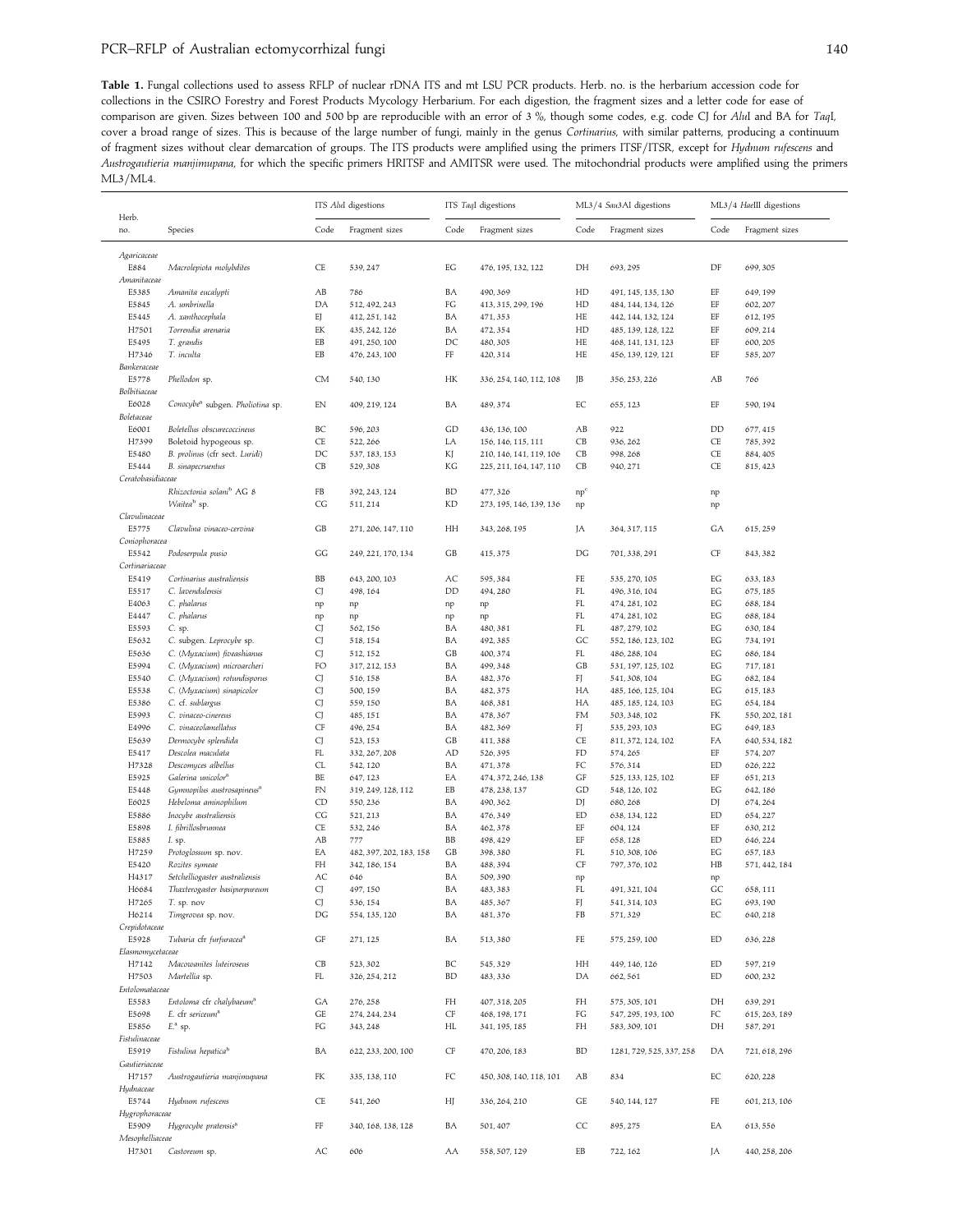#### **Table 1 (***cont*.).

| Herb.             |                                       |                                          | ITS AluI digestions     |           | ITS TaqI digestions |          | ML3/4 Sau3AI digestions |                            | ML3/4 HaellI digestions  |
|-------------------|---------------------------------------|------------------------------------------|-------------------------|-----------|---------------------|----------|-------------------------|----------------------------|--------------------------|
| no.               | Species                               | Code                                     | Fragment sizes          | Code      | Fragment sizes      | Code     | Fragment sizes          | Code                       | Fragment sizes           |
| Paxillaceae       |                                       |                                          |                         |           |                     |          |                         |                            |                          |
| E5390             | Paxillus muelleri                     | CC                                       | 517, 273                | CD        | 491, 221, 138       | BG       | 1129, 366               | CC                         | 900, 615                 |
| Pluteaceae        |                                       |                                          |                         |           |                     |          |                         |                            |                          |
| E5895             | Pluteus atromarginatus <sup>a</sup>   | ${\rm CD}$                               | 540, 240                | HB        | 388, 235, 226       | GH       | 512, 244, 144           | $\mathop{\rm EC}\nolimits$ | 624, 216                 |
| E5637             | P. lutescens                          | DH                                       | 498, 150, 117           | <b>BD</b> | 458,338             | BF       | 1206, 254, 105          | BG                         | 1237, 778, 531, 337, 202 |
| Ramariaceae       |                                       |                                          |                         |           |                     |          |                         |                            |                          |
| E5443             | Ramaria cfr formosa                   | AC                                       | 659                     | HE        | 390, 170, 130, 120  | AB       | 868                     | FJ                         | 616, 244, 124            |
| E5575             | R. holorubella                        | CD                                       | 544, 225                | FA        | 459, 437, 339       | AB       | 836                     | HC                         | 577, 126, 116, 103       |
| E5906             | R. lorithamnus                        | CD                                       | 532, 236                | JD        | 316, 176            | AB       | 890                     | FH                         | 558, 246, 125            |
| E5904             | R. sp.                                | AC                                       | 681                     | EF        | 474, 190, 148       | AB       | 889                     | HD                         | 578, 152, 115, 108       |
| E5634             | R. versatilis                         | $\mathop{\rm EC}\nolimits$               | 494, 229                | KH        | 226, 215, 188       | np       |                         | np                         |                          |
| Richoniellaceae   |                                       |                                          |                         |           |                     |          |                         |                            |                          |
| H7202             | Richoniella sp.                       | AC                                       | 654                     | KE        | 224, 165, 122, 102  | AB       | 934                     | $\mathbb{D}\mathbb{G}$     | 702, 285                 |
| Russulaceae       |                                       |                                          |                         |           |                     |          |                         |                            |                          |
| E5841             | Lactarius clarkeae                    | <b>CH</b>                                | 506, 196                | JА        | 338, 322            | HE       | 443, 156, 139, 122      | ED                         | 571, 224                 |
| E4644             | L. eucalypti                          | CJ                                       | 575, 154                | ΒA        | 471,370             | DF       | 589, 544, 103           | EG                         | 737, 184                 |
| E5855             | Russula cfr adusta                    | <b>CE</b>                                | 533, 266                | KA        | 295, 186, 166       | GG       | 559, 156, 129           | ED                         | 590, 229                 |
| E5512             | R. clelandii                          | $\mathop{\rm DF}\nolimits$               | 528, 170, 134           | BC        | 526, 328            | HE       | 445, 146, 131, 123      | $\mathop{\rm ED}\nolimits$ | 562, 216                 |
| E5476             | R. clelandii                          | $\mathop{\rm DF}\nolimits$               | 531, 174, 135           | BC        | 543, 334            | HE       | 440, 147, 130, 125      | ED                         | 594, 216                 |
| E5850             | R. multicolor <sup>d</sup>            | CC                                       | 547, 292                | FB        | 440, 348, 114, 100  | HJ       | 440, 162, 128           | ED                         | 594, 235                 |
| E5585             | R. neerimea                           | CE                                       | 544, 251                | HG        | 346, 298, 189       | GE       | 552, 142, 124           | ED                         | 590, 214                 |
| E5905             | R. persanguinea                       | CC                                       | 517, 282                | JB        | 334, 272            | HH       | 462, 150, 125           | ED                         | 590, 229                 |
| E6003             | R. sp. C                              | <b>CE</b>                                | 541, 269                | JC        | 347, 215            | HH       | 471, 149, 128           | $\mathop{\rm ED}\nolimits$ | 583, 218                 |
| E5185             | R. sp. E                              | CC                                       | 560, 290                | BC        | 546, 334            | HH       | 450, 144, 125           | ED                         | 599, 215                 |
| E5475             | R. sp. F                              | EQ                                       | 404, 148, 120           | HC        | 384, 147, 141, 109  | HH       | 438, 154, 126           | ED                         | 571, 227                 |
| Sclerodermataceae |                                       |                                          |                         |           |                     |          |                         |                            |                          |
| H7530             | Pisolithus albus <sup>d</sup>         | <b>BD</b>                                | 602, 146                | KF        | 222, 192, 123, 103  | BB       | 1550, 169               | BF                         | 1500, 172                |
| H7529             | P. microcarpus                        | EM                                       | 434, 151, 100           | KC        | 283, 122, 108       | BB       | 1550, 169               | BF                         | 1500, 172                |
| H601              | Scleroderma cepa                      | ED                                       | 429, 298                | LB        | 129, 118, 106       | BC       | 1448, 152               | CB                         | 935, 460, 145            |
| H604              | S. areolatum                          | EF                                       | 437, 268                | LB        | 129, 118, 106       | BC       | 1448, 152               | CB                         | 935, 460, 145            |
| Stephanosporaceae |                                       |                                          |                         |           |                     |          |                         |                            |                          |
| H7509             | Stephanospora flava                   | CC                                       | 566, 283                | DB        | 492, 322, 102       | DB       | 629, 496, 234           | DB                         | 700,619                  |
| Stereaceae        |                                       |                                          |                         |           |                     |          |                         |                            |                          |
| E5272             | Stereum <sup>a</sup> sp.              | BE                                       | 654, 123                | DA        | 472, 138, 125       | EA       | 618, 271                | EB                         | 613, 283                 |
| Strophariaceae    |                                       |                                          |                         |           |                     |          |                         |                            |                          |
| E5594             | Pholiota highlandensis <sup>a</sup>   | FC                                       | 383, 228, 122           | ΒA        | 490, 368            | FE       | 582, 271, 100           | GA                         | 620, 257                 |
| E5521             | Pholiota sp. <sup>a</sup>             | CD                                       | 551,234                 | ΒA        | 490, 368            | CC       | 896, 276                | CD                         | 815,671                  |
| Thelephoraceae    |                                       |                                          |                         |           |                     |          |                         |                            |                          |
| E5896             | Hydnellum sp.                         | $\ensuremath{\mathop{\text{FE}}}\xspace$ | 366, 254, 115, 112      | EC        | 474, 246, 240, 138  | AB       | 851                     | FD                         | 577, 207, 160            |
| E4817             | Thelephora congesta                   | BE                                       | 632, 116                | BE        | 485, 224            | DC       | 675, 323, 124           | DE                         | 658, 432                 |
| Tricholomataceae  |                                       |                                          |                         |           |                     |          |                         |                            |                          |
| E0026             | Armillaria luteobubalina <sup>b</sup> | <b>FM</b>                                | 326, 159, 149, 121, 108 | GC        | 429, 322, 229       | BA       | 1404, 284               | ВJ                         | 1000, 725, 195           |
| E0439             | Laccaria sp. (Grgurinovic 1997: 304)  | EP                                       | 396, 155, 132           | CF        | 479, 200, 180       | HC       | 468, 260, 128, 105      | EG                         | 711, 190                 |
| E5899             | Lepiota booloola <sup>a</sup>         | F                                        | 348, 148, 120           | HF        | 342, 300, 141       | np       |                         | np                         |                          |
| E5573             | Leucopaxillus lilacinus               | DE                                       | 558, 165, 137           | BA        | 497, 402            | KA       | 216                     | KA                         | 216                      |
| E5797             | Lyophyllum tylicolor <sup>a</sup>     | CD                                       | 538, 238                | CF        | 467, 205, 174       | np       |                         | np                         |                          |
| E5894             | Mycena kurramulla <sup>a</sup>        | BF                                       | 666, 118, 104           | BA        | 506, 348            | $\rm DE$ | 693, 509, 293           | AA                         | 1206                     |
| E5888             | M. pura <sup>a</sup>                  | BF                                       | 642, 120, 104           | ΒA        | 460, 358            | DD       | 686, 504, 329           | AA                         | 1135                     |
| E6027             | Tricholoma eucalypticum               | CJ                                       | 537, 170                | CE        | 478, 203, 192       | DK       | 604, 260, 100           | DH                         | 624, 299                 |

<sup>a</sup> This species is saprotrophic and not known to be ectomycorrhizal.

<sup>b</sup> This species is parasitic and not known to be ectomycorrhizal.

<sup>e</sup> np, no product (repeated testing).

<sup>d</sup> Provisional names not yet validly published.

basidiomata were collected from 1995 to 1998. Only specimens including the full range of development of basidiomata were used to ensure positive identification from a complete set of taxonomic characters, including microscopic characters. The species were identified by characteristics of the basidiomata and spores with dried specimens deposited at the CSIRO mycology herbarium. Saprotrophs, wood and litter decaying fungi were collected as well as ectomycorrhizal species because some genera putatively have mycorrhizal and saprotrophic species, and to provide a more complete taxonomic framework for developing specific and sensitive primers than would be obtained with mycorrhizal taxa alone. Samples for DNA extraction were stored on ice and freezedried as soon as possible after collection. After optimisation of PCR conditions using DNA extracted from freshly collected specimens, older air-dried specimens from the herbarium were also used. In particular, *Cortinarius phalarus* and *Rozites symeae*

were included as they are reported to be of Gondwanan origin (Bougher & Hilton 1989, Bougher, Fuhrer & Horak 1994). Gondwanan fungi are not well represented in DNA sequence databases, raising the possibility of them having mismatches with the primers, which were designed from sequences of Northern hemisphere fungi. In some instances, DNA was extracted from two basidiomata of a herbarium collection for double-checking of collection integrity and PCR–RFLP results. A list of fungi used is given in Table 1.

#### *Negative controls*

Negative controls, to eliminate primers which amplified nonbasidiomycete DNA, were seven plant species : *Acacia pulchella*, *Eucalyptus marginata*, *Banksia grandis*, *Persoonia longifolia*, *Dryandra nivea*, *Macrozamia reidlei*, and *Pteridium esculentum*; eight ascomycete fungi, *Aleuria rhenana*, *Gyromitra infula*,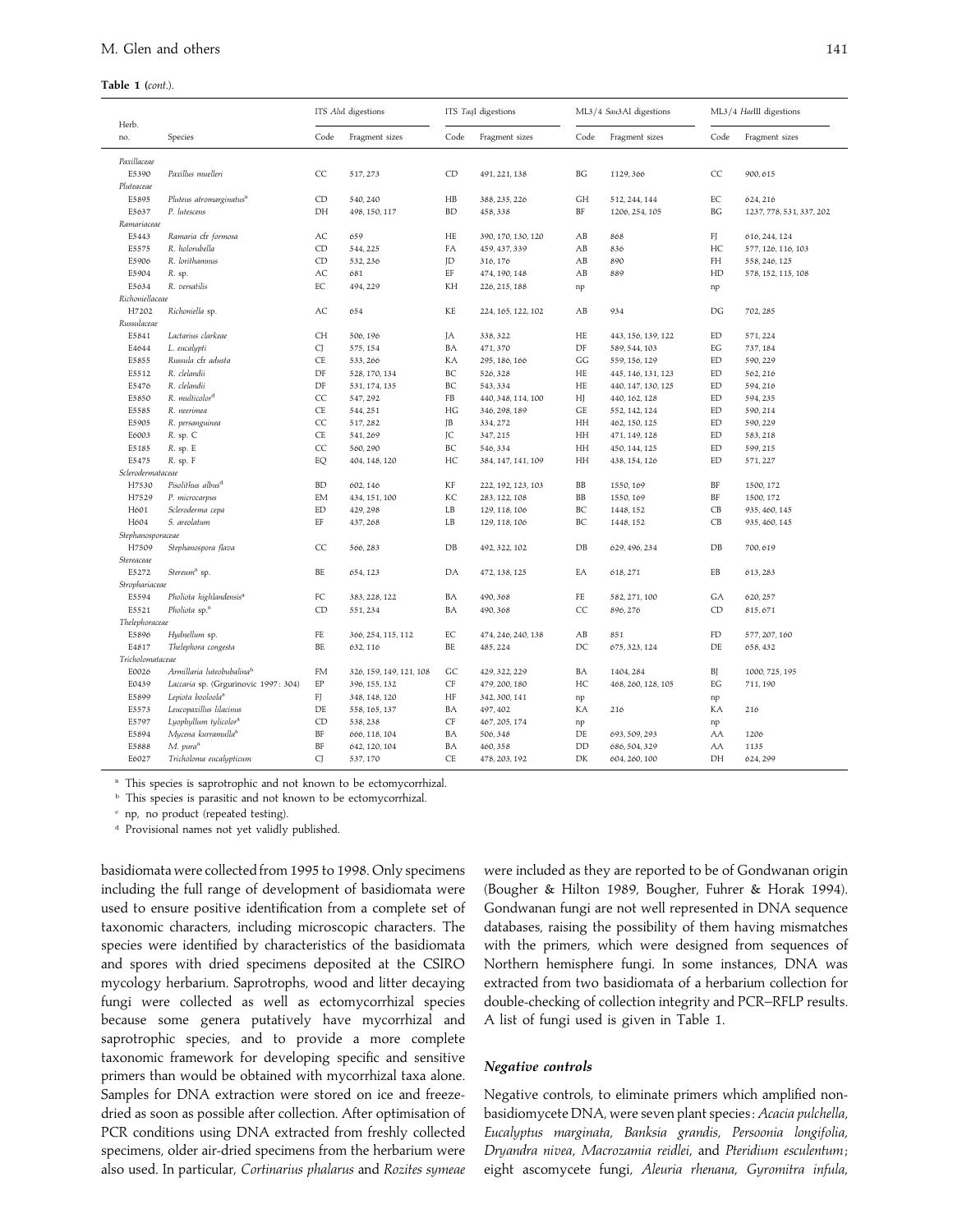*Helvella lacunosa*, *Labyrinthomyces* sp., *Morchella* sp., *Neurospora intermedia*, *Peziza whitei*, and *Trichoglossum hirsutum*; a rust, *Puccinia helianthi*; *Escherichia coli*; and three mixed bacterial and yeast cultures, designated C, G and H-initiated by inoculating Oxoid no. 2 broth with small fragments of basidiomata of, respectively, *Cortinarius* sp., *Gymnopilus* sp. and *Hydnum rufescens* and incubating at 37 °C for 16 h with shaking.

## *DNA extraction*

DNA was extracted by the method of Raeder & Broda (1985) with the following modifications. Ground, freeze-dried samples were incubated in extraction buffer for 1 h at 65 °. After phenol–chloroform extraction and ribonuclease A digestion, DNA was precipitated overnight at  $-20$ <sup>o</sup> in 1 volume of isopropanol. Plant DNA was extracted from leaves by the method of Byrne *et al*. (1994).

## *PCR amplification*

Amplification was performed in 10–100 µl volumes containing, unless otherwise stated, 0.1 ng  $\mu$ <sup>-1</sup> template DNA, 0.08 U µl<sup>-1</sup> Tth + polymerase (Biotech International), in 67 mм Tris–HCl, pH 8.8, 16.6 mм (NH<sub>4</sub>)<sub>2</sub>SO<sub>4</sub>, 0.45 % Triton  $\alpha$ / mm 1 ms–rici, pri 8.8, 10.0 mm ( $\alpha$ <sub>1</sub>,  $\beta$ O<sub>4</sub>, 0.43 % 1 nton<br>X-100, 0.2 mg ml<sup>−1</sup> gelatine, and 0.2 mm each of dATP, dTTP, dCTP and dGTP (Biotech International). Primer and  $\text{MgCl}_2$  concentration and thermocycler programs were varied for individual experiments, as detailed in the results section. The reaction mixture was covered with a drop of paraffin oil and amplification was carried out in a Hybaid Omnigene thermocycler. Conditions for amplification with ITS1-F and ITS4-B were as outlined in Gardes & Bruns (1993). A 5 µl aliquot was electrophoresed on a 4.5 % polyacrylamide gel for 16 h at 2 V cm<sup>-1</sup> or a 1 % agarose gel at 5 V cm<sup>-1</sup> for 1 h. All of the fungi in Table 2 were tested at least twice.

## *Primers*

The six primer pairs tested were MYK1/MYK2 for conserved regions of the chitin synthase gene (Bowen *et al*. 1992), ML3/ML4, ML5/ML6 and ML7/ML8 for the mitochondrial large sub-unit of ribosomal DNA (White *et al*. 1990), newly designed ITS primers specific for hymenomycetes (ITSF/ITSR) and CNL12/5SA for the IGS region of the ribosomal DNA (Henrion, Le Tacon & Martin 1992). The specificity of the basidiomycete ITS primers (ITS1-F/ITS4-B) of Gardes & Bruns (1993), using their thermocycler conditions, was also compared to the ITSF/ITSR primer pair.

## *Sensitivity*

Sensitivity of the PCR reactions was tested by amplifying dilutions of DNA from three species of basidiomycetes, with template concentrations ranging from 10 to 0.1 pg  $\mu$ <sup>-1</sup>. Reamplification of faint products was also tested using the same primers, and for the ITS region, internal primers ITS1 and ITS4 (White *et al*. 1990).

## *DNA sequencing*

DNA sequencing was carried out with an ABI Prism Dye Terminator Cycle Sequencing Ready Reaction kit on an ABI 373 XL sequencer with stretch upgrade. Fragments of 25S or 18S rDNA were amplified using the primer pairs NL5mun} NL6Bmun (Egger 1995) and NS7/NS8 (White *et al.* 1990), cut from a 1 % agarose gel, purified with a Bresaclean kit and used as sequencing template with the same primers.

## *Restriction digestion and PAGE*

A 2–5 µl aliquot of PCR product was digested for 2–3 h in a final volume of 10 µl with 1 U of the restriction enzymes *Alu*I, *Taq*I, *Hin*fI, *Hae*III, *Sau*3AI, *Msp*I, *Rsa*I, *Hin*6I, *Bsp*LI, *Tai*I, *Pvu*II, *Sma*I and *Eco*RI (Promega, Biotech International and Boehringer–Mannheim) according to the manufacturer's instructions. The entire reaction was electrophoresed on a 6 % polyarcylamide gel for 3 h at 10 V cm<sup>-1</sup>. Gels were stained for 5 min in 1 <sup>µ</sup>g ml−" ethidium bromide and photographed under uv light. Fragments were sized by reference to three equidistant lanes of size standards on each gel (*Eco*RI and *Hin*dIII digested bacteriophage lambda DNA and *Hpa*II digested pUC19 DNA, Biotech International) with Molecular Analyst software (Bio-Rad). In the interests of speed and practicality for the analysis of large populations of mycorrhiza or mycelium from field sites the PCR reaction was not purified before restriction digestion. Due to the lower visibility and resolution of smaller fragments, only those fragments larger than 100 bp have been considered significant for species discrimination. For reproducibility of fragment sizing, the average size from two or three separate gels was taken. The range of sizes for a single fragment varied by 3 %.

## **RESULTS**

## *ITS primer design*

Primers were designed from 18S and 25S rDNA sequences obtained from Genbank through the Australian National Genome Information Service (ANGIS) and aligned using Clustalv (Higgins, Bleasby & Fuchs 1992). The aim was to amplify fungi of the class *Basidiomycetes* (approximating to the 'hymenomycete lineage' of Swann & Taylor 1993) and therefore to capture the basidiomycetes which form welldeveloped basidiomata and exclude the simple septate basidiomycetes and smuts (the other two lineages of Swann & Taylor 1993). Regions were chosen which were conserved within the class *Basidiomycetes*, yet differed from rust fungi, yeasts (basidiomycetous and ascomycetous) and ascomycetes (Figs 1, 2). After optimisation of the PCR conditions, the DNA sequences of the relevant 18S and 26S rDNA regions were obtained from those target fungi which did not amplify, and the primers redesigned, or additional primers made. The alignments and primer sequences are shown in Figs 1 and 2. The ITSR primer site overlaps the site of the ITS4-B primer designed by Gardes & Bruns (1993), however degenerate bases were incorporated in ITSR to accommodate the low level of variation among target species. ITSF is located 25 bp upstream of ITS1-F.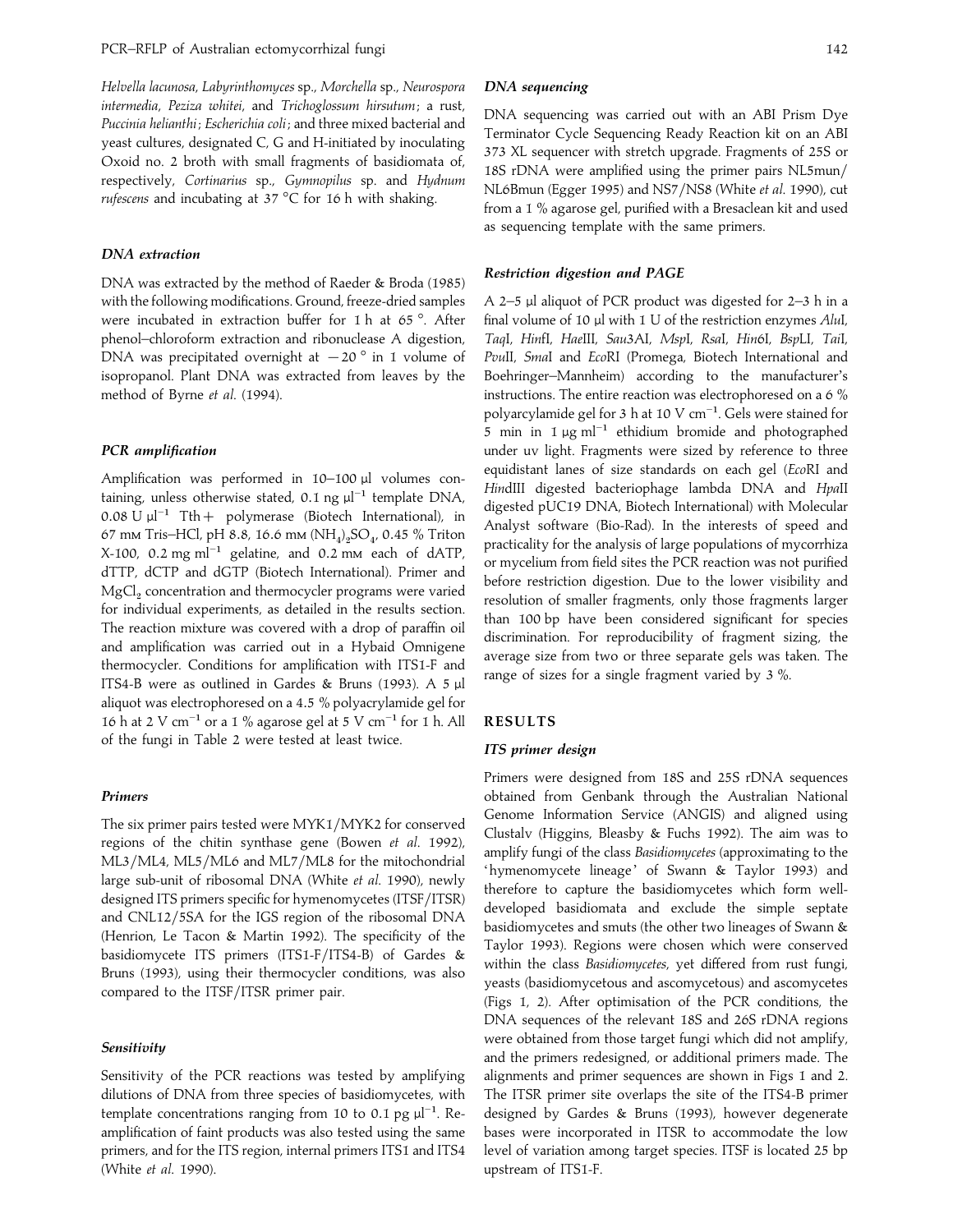| Group 1                                         | CCCTGTTGCTGAGAAGCTGATC                                                         |
|-------------------------------------------------|--------------------------------------------------------------------------------|
| Group 2                                         |                                                                                |
|                                                 |                                                                                |
| Group 3                                         |                                                                                |
| 3 Lentinus and 3 Polyporus species              |                                                                                |
| Athelia bombacina and Lepiota procera           |                                                                                |
| Auricularia auricula                            |                                                                                |
| Auricularia polytricha                          |                                                                                |
| Basidiomycete sp.                               |                                                                                |
| Cortinarius phalarus                            | $TG \ldots A \ldots A \ldots \ldots \ldots T \ldots$                           |
| Heterotextus alpinus                            |                                                                                |
| Lentinula edodes                                |                                                                                |
| Lentinus suavissimus                            |                                                                                |
| Leucosporidium lari-marini                      | $\ldots$ T $\ldots$ C $\ldots$ $\ldots$ $\ldots$ . T $\ldots$ ACC $\ldots$     |
| Neolentinus lepidus, N. adhaerens               | . T.                                                                           |
| Pleurotus ostreatus, Dacrymyces chrysospermus   |                                                                                |
| Russula compacta                                | $\ldots$ C $\ldots$ $\ldots$ CA $\ldots$ N $\ldots$ T $\ldots$ G $\ldots$      |
| Schizophyllum commune                           | $\ldots$ TCA $\ldots$ $\ldots$ $\ldots$ . $\ldots$ $\ldots$ .                  |
| Thanatephorus praticola                         |                                                                                |
| Filobasidiella neoformans                       | . CT . G                                                                       |
| Mrakia frigida                                  |                                                                                |
| Cystofilobasidium capitatum                     | $\ldots$ T $\ldots$ . $\ldots$ . $\ldots$ . $\ldots$ . $\ldots$ . ACC $\ldots$ |
| Erythrobasidium hasegawianum                    | . . TA C T A .                                                                 |
| Cronartium ribicola and Peridermium harknesseii | TT.AC. G.TCA. T.CTA.                                                           |
| <b>ITSF</b> primer sequence                     | CCCTRTTGCTGAGAAXYTGRTC                                                         |
| Hydnum rufescens                                |                                                                                |
|                                                 | ,T. A.A.T. A. T.                                                               |
| HRITSF primer sequence                          | CTCTATAGTTGAAAAXTTGATC                                                         |

**Fig. 1.** Alignment of 18S rDNA sequences for design of the ITSF primer. The sequences for *C*. *phalarus* and *H*. *rufescens* were determined in this paper, the rest were obtained through ANGIS. This region occurs 25 bp upstream of the ITS1-F primer of Gardes & Bruns (1993) and 63 bases upstream of the ITS1 primer (White *et al*. 1990). Group 1 is comprised of *Xerocomus chrysenteron* and *Boletus santanus*; group 2 of *Agaricus bisporus*, *Coprinus cinereus*, *Phyllotopsis nidulans* and *Pleurotus tuberregium*; group 3 *Panus fulvus*, *P*. *lecomtei*, *P*. johorensis and Spongipellis unicolor. F. neoformans, M. frigida, C. capitatum and E. hasegawianum are basidiomycetous yeasts, C. ribicola and *P. harknesseii* are pine stem rusts. R represents purines, A and G; Y represents pyrimidines, C and T; and X represents G and C.

| Group 4                                  | TTCCAGGAGACTTGTACACGGTCC                                            |
|------------------------------------------|---------------------------------------------------------------------|
| Group 5                                  |                                                                     |
| Group 6                                  |                                                                     |
| Group 7                                  |                                                                     |
| Group 8                                  |                                                                     |
| Collybia earliae and Stereum complicatum |                                                                     |
| Lactarius corrugis                       | . G.                                                                |
| Laetiporus sulphureus                    |                                                                     |
| Lentinus dactyloides                     | . G. . - A                                                          |
| Russula mairei                           | . G. T .                                                            |
| Candida (30 species)                     | $\ldots$ , $A$ , $GA$ , $A$ , $AG$ , $\ldots$ $A$ , $AG$ , $\ldots$ |
| ITSR primer sequence                     | TTCCAGGAGACTTRTRCACGGTYC                                            |
| Austrogautieria manjimupana              | $\ldots$ . A.G. $\ldots$ . T. T                                     |
| AMITSR primer sequence                   | TTCCAGGAGACTTRTRCAYGGT                                              |
| ITS4-B (Gardes & Bruns 1993)             | CAGGAGACTTGTACACGGTCCAG                                             |
|                                          |                                                                     |

**Fig. 2.** Sequences from 26S rDNA (non-sense strand is shown) aligned for the design of the ITSR primer. The sequence for *A*. *manjimupana* was determined here, the rest were obtained through ANGIS. The selected region overlaps that used by Gardes & Bruns (1993) for the primer ITS4-B, though ITSR incorporates degenerate nucleotides at three sites. R represents purines, A and G, Y represents pyrimidines, C and T, and – represents a gap introduced for alignment. Group 4 is comprised of *Boletus retipes*, *Cortinarius stuntzii*, *C*. *phalarus*, *Hebeloma crustuliniforme*, *Pleurotus djanor*, *Phylloporus rhodoxanthus*, *Chlorophyllum molybdites*, *Leucoagaricus naucinus*, *Leucocoprinus luteus*, *Crinipellis campanella*, *Macrolepiota rachodes*, *Lentinellus montanus*, *L*. *omphallodes*, *Lentinula edodes*, *Panaeolina foenisecii* and several unidentified *Agaricales* isolated from fungus gardens of various ant species ; group 5 of *Pleurotus pulmonarius*, *P*. *eryngii*, *P*. populinus, P. fossulatus, P. cornucopiae, P. dryinus and P. ostreatus; group 6 Polyporus arcularius, P. squamosus, Lentinus lepidus, L. ponderosus, L. strigosus, L. tigrinus, L. sulcatus, L. kauffmannii. L. crinitus and Panellus stipticus; group 7 Lentinus lepideus, L. strigosus and Ganoderma *lucidum*; group 8 *Trametes versicolor*, *Lenzites betulina*, *Grifola fondosa*, *Lentinus torulosis* and *L*. *velutinus*. All are basidiomycetes except the 30 species of *Candida*, which are ascomycetous yeasts. R represents purines, A and G ; Y represents pyrimidines, C and T.

## *Primer screening*

The six primer pairs were initially screened with DNA from four different genera of ectomycorrhizal basidiomycete fungi (E439, *Laccaria* sp. B culture ; E5386, *Cortinarius sublargus* cf. ; E5476, *Russula clelandii*; and E5480, *Boletus prolinus* cf.), one plant (*Eucalyptus marginata*) and one mixed bacterial and yeast sample, under a range of conditions (annealing temperature,  $MgCl<sub>2</sub>$  concentration and primer concentration).  $MgCl<sub>2</sub>$ 

concentrations of 1.6, 1.8 and 2.0 mm were tested with primer concentrations of 0.25 and 1.0  $\mu$ M across a range of annealing temperatures which differed for each primer pair. Figs 3 and 4 give an example of the results obtained for the ML5/ML6 primers. The basic thermocycler programme consisted of an initial denaturation of 95 °C for 2 min followed by 40 cycles of 30 s at 95 °, 1 min at the annealing temperature, 2 min at 72 °, with a final extension of 8 min at 72 °.

Three primer pairs, ITSF/ITSR, ML3/ML4 and ML5/ML6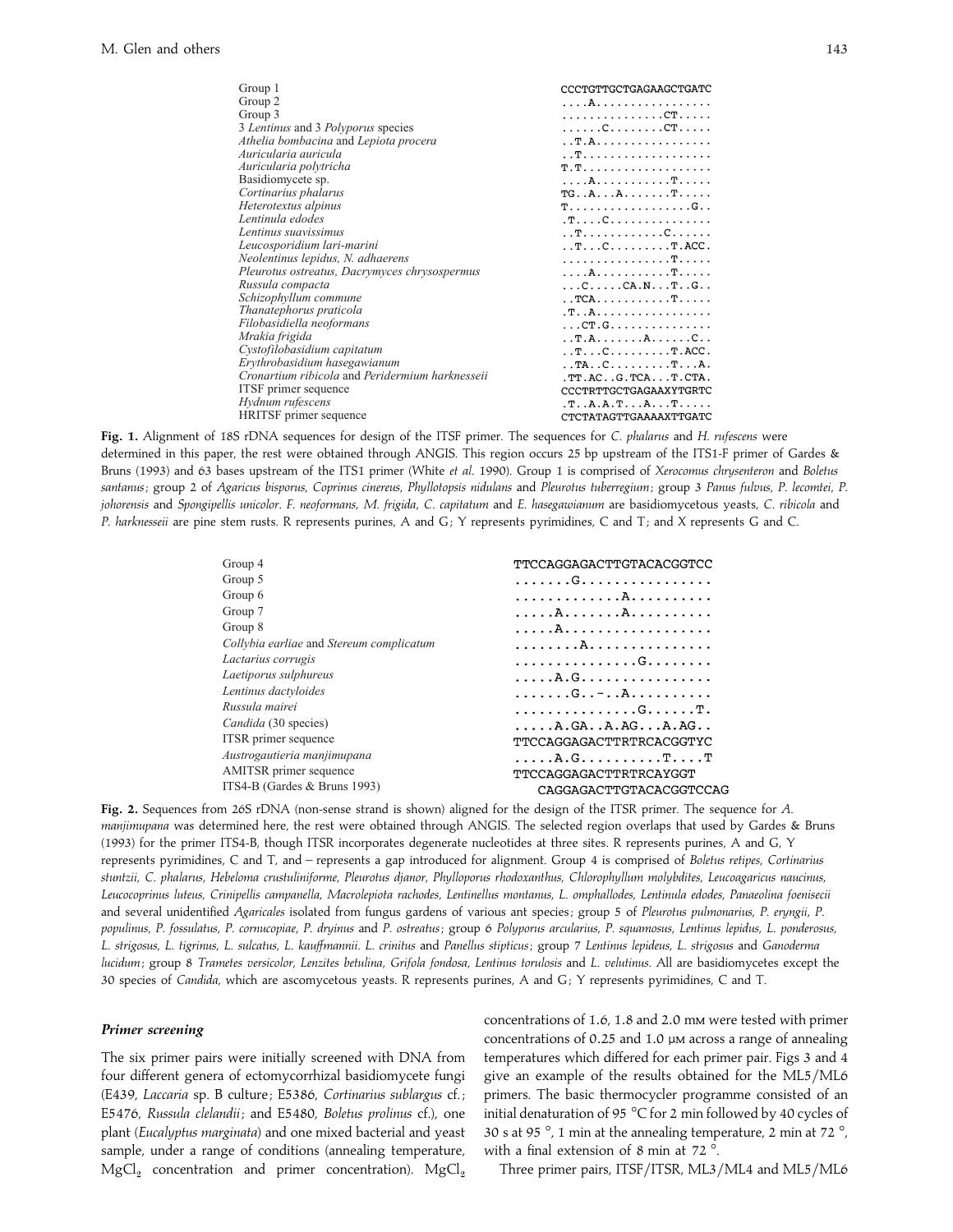

Figs 3-4. 5 % acrylamide gels of ML5/ML6 PCR for optimisation of conditions. Annealing temperature was 60 °C (**Fig. 3**) or 62 ° (**Fig. 4**).  $MgCl<sub>2</sub>$  concentration was 1.6 mm (lanes 1–7), 1.8 mm (lanes 8–14) or 2.0 mm (lanes 15–21). Templates are E439 (*Laccaria* sp. B culture) in lanes 1, 8 & 15 ; E5386 (*Cortinarius cf*. *sublargus*) in lanes 2, 9 & 16 ; E5476 (*Russula* sp.) in lanes 3, 10 & 17 ; E5480 (*Boletus cf*. *prolinus*) in lanes 4, 11 & 18; a mixed bacterial culture in lanes 5, 12 & 19; *Eucalyptus marginata* in lanes 6, 13 & 20 ; no DNA control in lanes 7, 14 & 21. M is molecular weight markers, *Hin*dIII and *Eco*RI digested λ DNA and *Hpa*II digested pUC18 DNA.

yielded fungal-specific PCR products under these conditions. ITSF/ITSR amplified all four fungal templates at an annealing temperature of 56 $^{\circ}$ , 2 mm  $MgCl<sub>2</sub>$  and 1 µm primers. The ML3/ML4 primer pair gave a fungal specific product with an annealing temperature of 59 $^{\circ}$ , 1.8 mm MgCl<sub>2</sub> and 0.25  $\mu$ m primers. Optimised conditions for ML5/ML6 were an annealing temperature of 60 $^{\circ}$ , 1.6 mm MgCl<sub>2</sub> and 0.25  $\mu$ m primers. An annealing temperature of 62 ° was also fungal specific at this stage, though we chose the lower temperature as more likely to amplify a wider range of basidiomycetes. We discontinued using primers for which conditions could not be optimised to yield PCR products from the four fungal species with no product from the plant or bacterial DNA. The chitin synthase primer pair, in addition to poor specificity for basidiomycetes, required at least 2–10 ng of template DNA per µl. The product for those basidiomycetes which did amplify was a series of fragments rather than a discrete band. The ML7/ML8 primers were tested with annealing temperatures of 50 $\degree$ , 52 $\degree$  and 54 $\degree$  and amplified a strong product from the *E*. *marginata* DNA under most conditions tested, with poor or no amplification of the *C*. *sublargus* cf. and *R*. *clelandii* samples (E5386 and E5476). The IGS primers  $(CNL12/5SA)$ were tested at annealing temperatures of 55 $\degree$ , 60 $\degree$  and 63 $\degree$ with 2 mm  $MgCl<sub>2</sub>$ , then at 57  $^{\circ}$  with 1.6, 1.8 and 2.0 mm MgCl#. No amplification was obtained from *R*. *clelandii* DNA with a poor product from *C*. *sublargus* cf. and a faint product from *E*. *marginata* DNA. Further fungal templates were tested, showing that while *Laccaria* and *Boletus* amplified well, *Cortinarius* and *Ramaria* were unreliable and *Amanita* and

*Russula* were not amplified at the higher annealing temperatures which prevented amplification of the *E*. *marginata* DNA.

The three primer pairs which gave a fungal-specific product from the four fungal DNA templates were then tested against a larger range of basidiomycetes (Table 1), eight ascomycetes, six plant and three multiple bacterial and yeast DNA templates. After lowering the annealing temperature for ITSF/ITSR to 54 ° to enable amplification of some additional basidiomycetes which were not amplified with an annealing temperature of 56°, ITSF/ITSR and ML3/ML4 primers maintained high specificity. To ensure clarity of pattern from *Amanita* species, the number of cycles in the ITS programme was reduced from 40 to 35. ML5}ML6 failed to amplify about 25 % of the basidiomycetes tested so were not used further. Apart from old specimens which probably had degraded DNA (e.g. the two *C*. *phalarus* specimens), only two of the species were not amplified with ITSF}ITSR, these were *Hydnum rufescens* and *Austrogautieria manjimupana*. Seven species were also not amplified by ML3/ML4 (Table 1). The optimised conditions for the two primer pairs were thus set as:  $1 \mu$ M each primer, 2 mm  $MgCl<sub>2</sub>$ , 54  $^{\circ}$  annealing temp. and 35 cycles of PCR for the ITSF/ITSR primers, and 0.25 µm primers, 1.8 mm  $\mathrm{MgCl}_{2}$ 59  $^{\circ}$  annealing temp. and 40 cycles for the ML3/ML4 primers. ,

### *PCR amplification*

After optimisation of the reaction conditions, two primer pairs, ITSF/ITSR and ML3/ML4, amplified DNA from the basidiomata of a wide range of basidiomycete fungi (Table 1), with no amplification from the DNA of a rust (*Puccinia helianthi*), seven ascomycetes (*Aleuria rhenana*, *Gyromitra infula*, *Helvella lacunosa*, *Labyrinthomyces* sp., *Peziza whitei*, *Trichoglossum hirsutum* and *Morchella* sp.), seven plants (*Acacia pulchella*, *Banksia menziesii*, *Dryandra nivea*, *E*. *marginata*, *Macrozamia* sp., *Persoonia* sp. and *Pteridium esculentum*), unidentified yeasts (in the mixed bacterial cultures), or bacteria (*E*. *coli* and DNA extracted from three mixed cultures of bacteria). DNA was amplified from fungi belonging to 28 families (Table 1). The product sizes mostly ranged from 850 to 950 bp for the ITS fragment, and from 790 to 1640 bp for the ML3/ML4 fragment (Table 1), with a few larger and one smaller product of 216 bp for *Leucopaxillus lilacinus*. An ITS PCR product was not obtained from some of the older herbarium specimens, including the two *C*. *phalarus* collections, another *L*. *lilacinus* collection (E5083) and another *Descolea maculata* collection (E789).

By comparison, a PCR product was not obtained for nine of the collections in Table 1 (E4063 & E4447, *C*. *phalarus*; E5778, *Phellodon* sp. ; E5634, *Ramaria versatilis*; E5906, *R*. *lorithamnus*; E5841, *Lactarius clarkeae*; E5797, *Lyophyllum tylicolor*; H7157, *Austrogautieria manjimupana* and H4317, *Setchelliogaster australiensis*) when amplification was attempted with ITS1-F and ITS4-B using the conditions specified in Gardes & Bruns (1993). These fungi were tested at least twice. In addition, ITS1-F/ITS4-B amplified DNA of an ascomycete, *Aleuria rhenana*, and gave faint products for *Neurospora intermedia* and *E*. *marginata*. ITS1-F}ITS4-B did, however, give a stronger product from some of the dried herbarium material, where the DNA may have been partly degraded.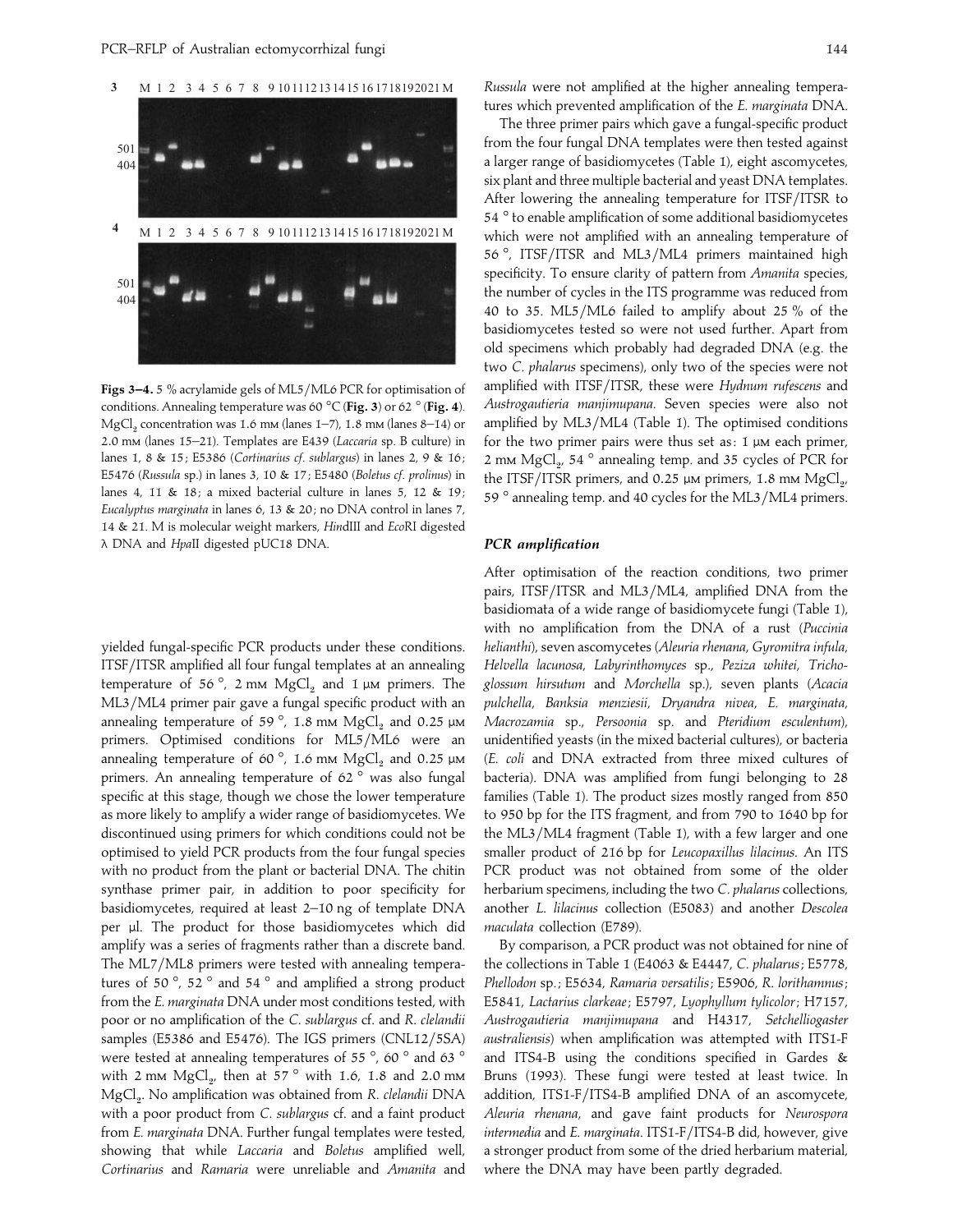

**Figs 5–6.** 1 % agarose gels of 5 µl aliquots of PCR with (**Fig. 5)** ITSF/ITSR primers and (Fig. 6) ML3/ML4 primers. Template for reactions in lanes 1–5 was E5512 (*Russula clelandii*) DNA, lanes 6–10 E5445 (*Amanita xanthocephala*) DNA, lanes 11–15 E5386 (*Cortinarius sublargus* cf.) DNA. Template concentrations were 1 pg/10 µl reaction for lanes 1, 6 & 10; 3 pg for lanes 2, 7, 11; 10 pg for lanes 3, 8, 12; 30 pg for lanes 4, 9, 14 and 100 pg for lanes 5, 10, 15. Lanes 16 & 23 are no DNA controls. Lanes 17–22 contain a re-amplification of the PCR products in lanes 11–16, using primers (**Fig. 5**) ITS1}ITS4 or (Fig. 6) ML3/ML4, and a thermocycler programme reduced to 20 cycles. Lanes M are molecular size standards, *Hin*dIII and *Eco*RI digested λ DNA and *Hpa*II digested pUC18 DNA.

## *Sequencing and primer modifications*

After testing of the full range of fungi revealed that *Austrogautieria manjimupana*, *C*. *phalarus* and *Hydnum rufescens* were not amplified with ITSF/ITSR, fragments of the 18S and 26S rDNA were amplified and sequenced. The sequences were aligned with those used to design ITSF and ITSR and two new primers, HRITSF and AMITSR (Figs 1 and 2), were designed. HRITSF}ITSR amplified *H*. *rufescens* DNA, ITSF}AMITSR amplified DNA of *Austrogautieria manjimupana* and the majority of fungi in Table 1, but failed to amplify six of these which were amplified by ITSF/ITSR (H7346, *Torrendia inculta* ; E5778, *Phellodon* sp. ; E5517, *Cortinarius lavendulensis*; E5417, *Descolea maculata* ; H4317, *S*. *australiensis* and E5443, *Ramaria formosa*). The two additional primers were therefore used only for the two species that were not amplified with ITSF/ITSR, which were used for all other species. Sequencing of fragments of the 18S and 26S rDNA of *C*. *phalarus* revealed 100 % match with ITS1-F, ITS4-B and ITSR, with mismatches to ITSF in the 5' region, so non-amplification was ascribed to DNA degradation.

## *Primer Sensitivity*

Using 1 ng of template DNA, the yield was sufficient to enable visualisation of fragments after digestion of 2-10 µl of PCR product. The sensitivity of the primers was tested by amplifying dilutions of DNA template from 1 to 100 pg in a 10 µl reaction (Figs 5–6). ITSF}ITSR amplified from 10 pg of template DNA in a 10 µl reaction, while ML3/ML4 amplified as little as 1 pg. The ML3/ML4 primer pair could be used to re-amplify the PCR product with the number of cycles in the second amplification reduced to 20. The ITSF/ITSR primer pair produced a smear on re-amplification with the same primers, however the internal primer pair ITS1/ITS4 could be used for re-amplification of the ITSF/ITSR product (Fig. 5).

After re-amplification with ITS1/ITS4, an ITS product was obtained from the reaction which had 1 pg of template DNA, even though a visible product had not been obtained for the original ITSF/ITSR-primed reaction.

#### *Restriction enzyme digestion and PAGE*

The restriction enzymes with 4 bp recognition sites that were used (with the exception of *Msp*I, which cleaves at CCGG) digested the ITS PCR product from most of the fungi tested. The enzymes with 6 bp recognition sites each cut a smaller group, e.g. *Pvu*II cut the ITS fragment from some of the *Ramaria* species, but none of the other genera. As most species were distinguished by digestion of the ITS PCR product with *Alu*I and *Taq*I, the sizes of these fragments are given in Table 1. In addition to fragment sizes, a code for each digestion is given that indicates those patterns which are significantly different to each other. Two patterns are regarded as significantly different if at least one fragment varies in size by at least 10 %, as variation of  $\pm$  3 % may result from sizing inaccuracy. Exceptions occur where a large number of fungi give similar patterns, which cannot easily be separated into discrete groups. For example code CJ for *Alu*I digestion covers a range of sizes between 474 and 581 bp for one of the two fragments. Codes with the same initial letter have the largest fragment in the same size range, but may not otherwise be similar.

## *Species discrimination*

Of the 92 species analysed, 78 produced unique PCR–RFLP patterns when the ITS product was separately digested with *Alu*I and *Taq*I (Table 1). Three groups of 2–9 species were not distinguishable to species level after *Alu*I and *Taq*I digestion. The large group contained *Cortinarius* sp., *C*. subgen. *Leprocybe* sp., *C*. *rotundisporus*, *C*. *sinapicolor*, *C*. *vinaceo*-*cervina*, *C*. *sublargus*, two *Thaxterogaster* species, and *Lactarius eucalypti*. All except *L*. *eucalypti* were members of the *Cortinariaceae*. The two other groups were *C*. *fiveashianus* and *Dermocybe splendida* ; and *Hebeloma aminophilum* and *Pholiota* sp. *Mycena pura* and *M*. *kurramulla* both had codes BF}BA for *Alu*I and *Taq*I patterns, however the sizes of the *Taq*I fragments were sufficiently different to discriminate these two species when comparisons were made on fragment sizes. Similarly, *Cortinarius* sp. and *C*. *vinaceo*-*cinereus* were at opposite ends of the range of sizes of *Alu*I restriction fragments for code CJ, though here discrimination was confused by the presence of several other fungi that fit into the CJ}BA pattern. *C*. *phalarus* was not distinguished as the ITS was not amplified, due to probable DNA degradation in the two available collections.

Digestion with *Hin*fI and *Hae*III discriminated *C*. *rotundisporus*, *C*. *sublargus cf*., the two *Thaxterogaster* species and *L*. *eucalypti* but not the other four species in the large group (Table 2). *H*. *aminophilum* and *Pholiota* sp. were also discriminated, but not *C*. *fiveashianus* from *D*. *splendida*. However, amplification and digestion of the ML3/ML4 fragment was able to resolve these groups of fungi. For the 92 species of fungi studied, except for *C*. *phalarus*, amplification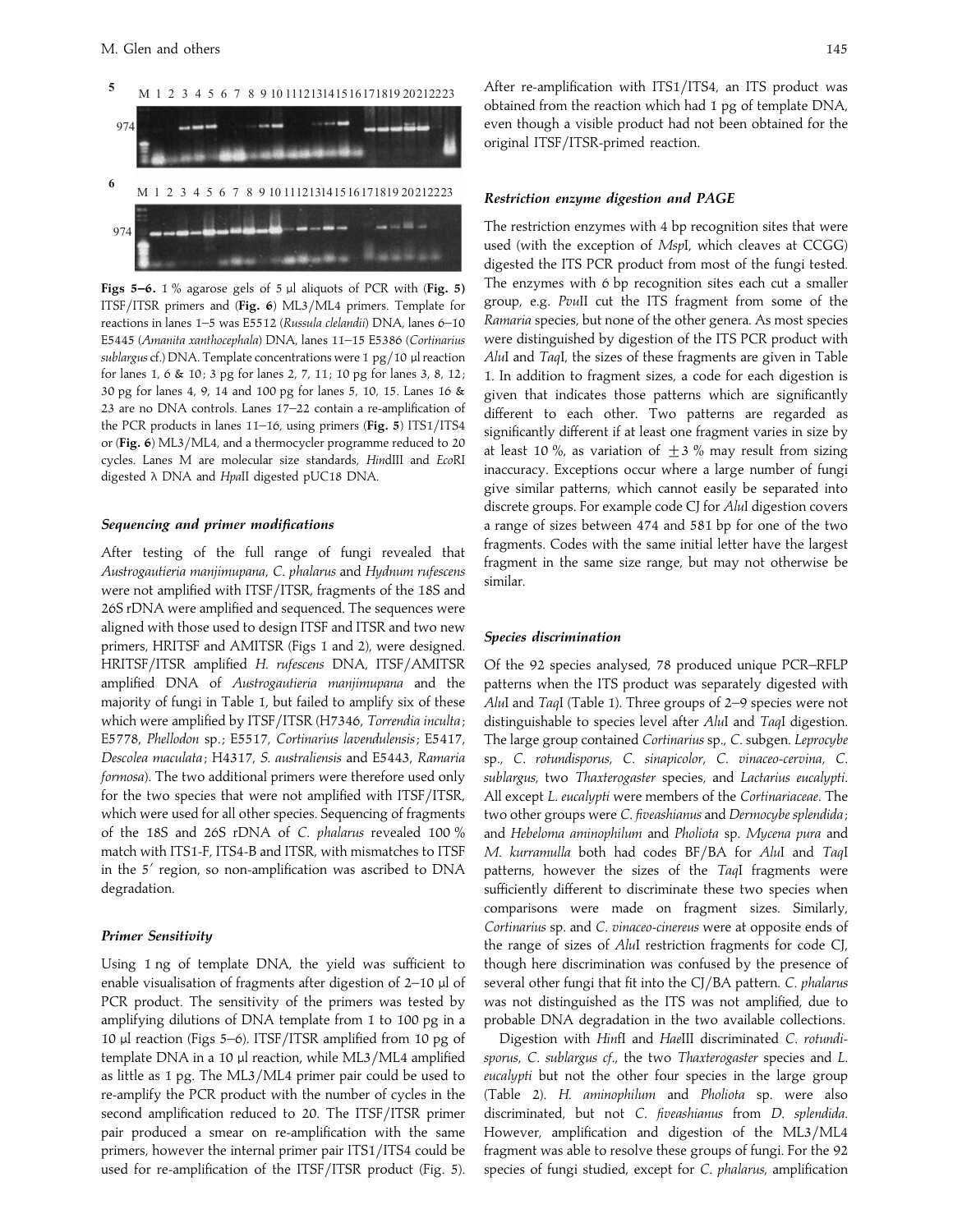**Table 2.** *Hin*fI and *Hae*III ITS restriction fragments for those fungi which were not discriminated by *Alu*I and *Taq*I digestion of the ITS. Herb. no. is the accession code for the CSIRO Forestry and Forest Products Mycology Herbarium. For each digestion, the fragment sizes and a letter code for ease of comparison are given.

| Herb.          |                                     | ITS HinfI digestions |                    | ITS HaellI digestions |                |  |
|----------------|-------------------------------------|----------------------|--------------------|-----------------------|----------------|--|
| No.<br>Species |                                     | Code                 | Fragment sizes     | Code                  | Fragment sizes |  |
| E5592          | Cortinarius sp.                     | CD                   | 429, 353, 128      | DB                    | 567, 265       |  |
| E5632          | C. subgen. Leprocybe sp.            | <b>CD</b>            | 441, 365, 128      | $DB$                  | 580, 256       |  |
| E5540          | C. (Myxacium) rotundisporus         | FF                   | 365, 128           | <b>GA</b>             | 346, 309, 244  |  |
| E5538          | C. (Myxacium) sinapicolor           | CD                   | 423, 353, 129      | DB                    | 600.259        |  |
| E5386          | C. cfr sublargus                    | CD.                  | 427, 343, 128      | <b>GE</b>             | 343, 267, 249  |  |
| E5993          | C. vinaceo-cinereus                 | CD                   | 425, 369, 128      | DB                    | 567, 265       |  |
| H6684          | Thaxterogaster basipurpureum        | EB                   | 369, 246, 207, 135 | <b>GE</b>             | 353, 260, 246  |  |
| H7265          | T. sp. nov                          | CG                   | 418, 228, 130      | DB                    | 610, 251       |  |
| E4644          | Lactarius eucalypti                 | CD                   | 428, 345, 127      | EB                    | 498, 305       |  |
| E6025          | Hebeloma aminophilum                | CD                   | 415, 372, 128      | ED                    | 530, 193, 129  |  |
| E5521          | Pholiota sp.                        | EC                   | 362, 235, 201, 128 | DB                    | 614, 256       |  |
| E5636          | Cortinarius (Myxacium) fiveashianus | CD                   | 427, 370, 130      | DB                    | 589, 255       |  |
| E5639          | Dermocybe splendida                 | CD                   | 447, 357, 128      | DB                    | 551, 255       |  |

and digestion of the ITS and ML3/ML4 fragments has discriminated them to species level.

### *Identification of an unknown fungus*

The most efficient protocol to identify an unknown fungus is to amplify the ITS region and digest the product with *Alu*I and *Taq*I. If the pattern matches a group rather than an individual species, digestion of the ITS with *Hin*fI and *Hae*III or amplification and digestion of the ML3/ML4 fragment is the next step, depending on which group the pattern matches. In some cases, all of these may be necessary. If no ITS product is obtained, or if the ITS PCR–RFLP pattern is unrecognisable, then some information about relationships may be obtained from PCR–RFLP of the ML3/ML4 fragment, as these patterns are more conserved within some families (e.g. Amanitaceae and Russulaceae), despite the higher variation in the Cortinariaceae.

## **DISCUSSION**

The ITS primer pair described here exhibits a greater level of specificity for the hymenomycetes in the sense of Swann & Taylor (1993) than any pair of ITS primers previously described. Primer specificity is of considerable importance when amplifying DNA from a mixed source (Gardes & Bruns 1993). The specificity of these primers was excellent for *Agaricales*, good for *Boletales*, intermediate for the *Aphyllophorales* and poor for *Hydnales*. This probably reflects a degree of genetic divergence in the 18S and 26S rDNA among these higher taxonomic groups, but also the availability of rDNA sequences for these classes of fungi. Amplification of *Russula* DNA was also somewhat erratic until a published sequence of 18S rDNA for *R*. *compacta* was deposited (Genbank, Accession no. AF026582). It showed that the third base from the 3' end of the ITSF primer was G rather than A. The primer was modified accordingly and resulted in a far greater efficiency in amplification of *Russula* DNA templates. The ITSR primer was also modified to enable amplification of *A*. *manjimupana* DNA after sequencing a fragment of the 26S rDNA of that fungus. However the modified primer failed to amplify six other species from Table 1, so the original primer was used for most fungi. Inability to amplify the collections of *C*. *phalarus* was most likely due to degradation of the DNA of these specimens as sequencing of the relevant regions indicated a complete match with ITSR and three mismatches with ITSF, the two bases at the 5' end and one base 14 bases from the  $3'$  end of the primer. At an annealing temperature of  $54 °C$ , this is unlikely to prevent primer annealing and extension. Amplification with ITS1-F/ITS4-B was also unsuccessful despite a 100 % match to these primers. Shorter PCR products were amplified from the 18S and 26S regions to enable the sequencing to be carried out, though the full-length ITS PCR product was not amplified using ITSF/ITSR or ITS1-F/ITS4-B.

Sequence variation in the primer regions was sufficient to prevent amplification of two species of fungi, *A*. *manjimupana* and *Hydnum rufescens*. *A*. *manjimupana* had three mismatches to the ITSR primer, including one at the  $3'$  end. This species was also not amplified by ITS1-F/ITS4-B, probably for the same reason. *Austrogautieria* is an Australian genus, though the Gautieriacea are considered to be underground relatives of the Boletes, and four species of *Boletus* amplified well. *H*. *rufescens* had four mismatches to the ITSF primer, though a published sequence for *H*. *repandum* (Genbank Acc. No. AF026641) was an exact match. This intrageneric heterogeneity within a highly conserved DNA region may be explained by the work of Hibbett & Thorn (2000) who maintain that the currently accepted families and orders of larger basidiomycete taxonomy do not reflect the rDNA gene phylogeny of basidiomycete taxa or may simply be an expression of the stochastic nature of DNA sequence evolution.

A comparison of the specificities of the ITSF/ITSR, ITSF}AMITSR and ITS1-F}ITS4-B primer pairs reveals that none were capable of amplifying the DNA of all the larger basidiomycete fungi tested here. Hence any of the primer combinations would result in non-amplification of DNA of root-tips colonised by these and possibly other unknown fungi. The advantages of improved specificity outweigh the disadvantages of non-amplification of a small number of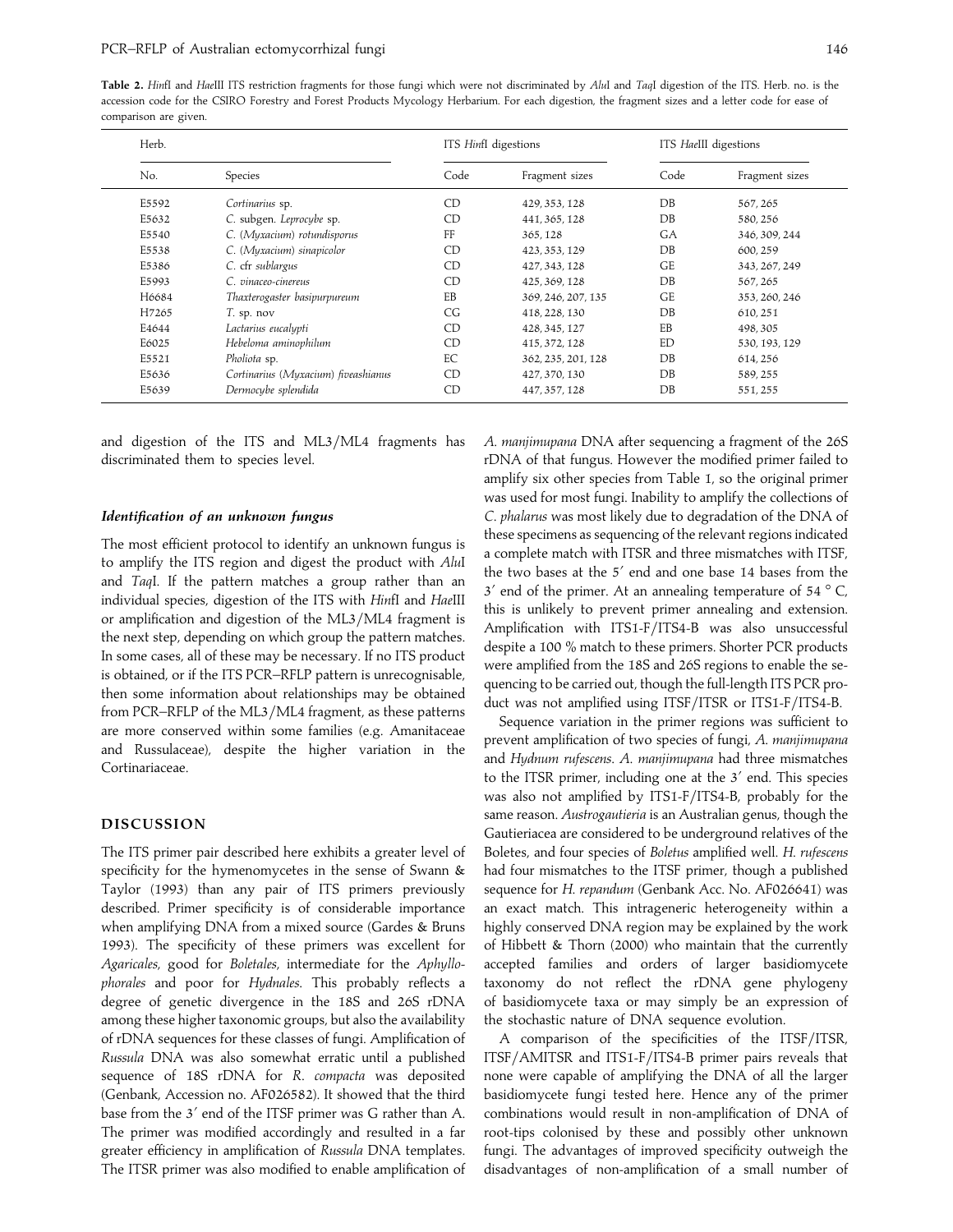species and the availability of specific primers (HRITSF and AMITSR) allows the presence of these fungi to be tested on root-tip DNA samples which fail to amplify with the basidiomycete primers.

The ML3/ML4 primer pair was specific for larger basidiomycetes under optimised conditions, and sensitive, but these primers did not meet the third criterion, the ability to distinguish a large range of species. They may prove useful as a backup, however, in cases where no product is obtained from the ITS primers (e.g. *Hydnum rufescens*) or where the product is unable to satisfactorily distinguish among species (e.g. some species in the *Cortinariaceae*). The ITS region was also found by Kårén et al. (1997) to be insufficient to distinguish among all *Cortinarius* species. Chambers *et al*. (1999) were able to distinguish ten species of *Cortinariaceae* by ITS PCR–RFLP, however a large number of *Cortinarius* species are known to occur in eucalypt forests (Bougher 1995, CSIRO Forestry and Forest Products Mycological Research Herbarium, Bougher & Tommerup, pers. comm.). A mitochondrial region for population and community studies is useful because mitochondria have different inheritance patterns to nuclear genes. Additionally, a mitochondrial region may provide discrimination at a higher taxonomic level (genus or family) for the identification of fungi which give an unrecognisable ITS pattern, as we have shown the ML3/ML4 pattern is more conserved within most genera and families. Bruns *et al*. (1998) have demonstrated the usefulness of sequencing of the ML5/ML6 region, but PCR–RFLP of the ML3}ML4 region may be a practical alternative in some families or groups of genera.

Other primers, for example ML7/ML8 and ITS1-F/ITS4-B, produced amplicons from plant or ascomycete DNA samples. The plant DNA was extracted from non-axenic leaf tissue. The PCR products could therefore have been amplified from DNA of surface contaminating or endophytic fungi, or plant DNA, or both (Zhang *et al*. 1997). Because of amplification of this unidentified but non-target DNA, work was not continued with these primers. For ecological or population studies, the root-tip samples from forest soil will in all likelihood be contaminated with many non-target fungi (Summerbell 1990), so it was crucial to keep the specificity of the primers as narrow as possible while still amplifying as many as possible of the larger basidiomycetes.

PCR of the chitin synthase gene was much less sensitive compared to the nuclear and mitochondrial rDNA genes, probably because of lower copy number. Kreuzinger *et al*. (1996) also found lower sensitivity in amplifying glyceraldehyde-3-phosphate dehydrogenase genes of ectomycorrhizal fungi, having to resort to nested PCR and Southern blotting to visualise products. The availability of alternative genomic regions may be desirable for some studies, but for studies requiring species identification of a large number of samples, a target fragment which is easily amplifiable from small quantities of template is preferable.

Apart from ecological and biodiversity investigations, basidiomycete specific primers have a wide range of other applied and research applications, including verification of culture collection isolates, the tracking of inoculated strains of ectomycorrhizal fungi in plantation, field and microcosm

experiments and taxonomic studies on herbarium specimens. The nuclear rDNA ITS and mitochondrial rDNA are useful genomic regions for taxonomic and phylogenetic studies. The DNA of collections as young as ten years old may be degraded to a sufficient extent to prevent reliable amplification by PCR, as the *Cortinarius phalarus* specimens which gave no PCR product using ITSF/ITSR or ITS1-F/ITS4-B. Shorter fragments of 26S and 18S rDNA were amplifiable using NL5mun} NL6Bmun (Egger 1995) and NS7}NS8 (White *et al*. 1990). Sequencing of these shorter fragments revealed a close match to all four primers, ITSF, ITSR, ITS1-F and ITS4-B. We concluded that the nuclear DNA was degraded to fragments shorter than 900 bp. A mitochondrial product of approx. 900 bp was amplified, however this was probably because of a higher copy number of the mitochondrial genome or preferential survival of mtDNA because of different organelle genome packaging. In cases where amplification from older collections was poor, the ITS1-F/ITS4-B primers sometimes gave a greater yield. This could be because ITSF and ITSR primers contain three degenerate nucleotide sites, resulting in a complex mixture of primers with a lower effective concentration of each primer. This must be balanced against the lack of amplification of a larger number of species from ITS1-F}ITS4-B. Even freshly dried fungi may suffer some DNA degradation depending on the drying method. In such cases, the use of non-specific primers may result in amplification of DNA from contaminating bacteria or yeasts (O'Donnell *et al*. 1997), causing confusion, delays, or the expensive sequencing of non-target DNA fragments (Zhang *et al*. 1997).

The PCR reactions developed here are sufficiently sensitive to amplify from one to ten pg of target DNA, which enhances the value of the technique for ecological studies such as determining the fungi associated with rare and endangered flora or flora in harsh environments (Massicotte *et al*. 1998, Bougher & Tommerup 1999). Consistency of results has also been demonstrated on up to ten collections of the same species (Glen *et al*. 2001). Thus the described primers meet the requirements of tools for the detection and identification of ectomycorrhizal fungi.

The primers may be equally efficient for discriminating Northern Hemisphere fungi as they were designed mainly using sequences from them. In addition, the ITSF/ITSR primer pair are compatible with existing databases of RFLP patterns created by digestion of fragments amplified by the commonly used primers ITS1, ITS1-F, ITS4 and ITS4-B. These are all internal to ITSF/ITSR and re-amplification has been demonstrated using ITS1/ITS4. While this involves an additional step, several papers have discussed the need to try several dilutions of DNA template to obtain a PCR product from root samples (Henrion *et al*. 1994, Erland, 1995). Where this is necessary, it may prove more efficient to amplify several template concentrations in small reaction volumes, then reamplify the product for PCR–RFLP, than to routinely amplify in larger volumes. Re-amplification is also useful to obtain a sufficient quantity of PCR product for sequencing template.

Expansion of existing databases to incorporate ML3/ML4 RFLP patterns may also prove illuminating where several species of *Cortinariaceae* occur, as several groups of these are not distinguished by PCR–RFLP of the ITS (Kårén et al. 1997,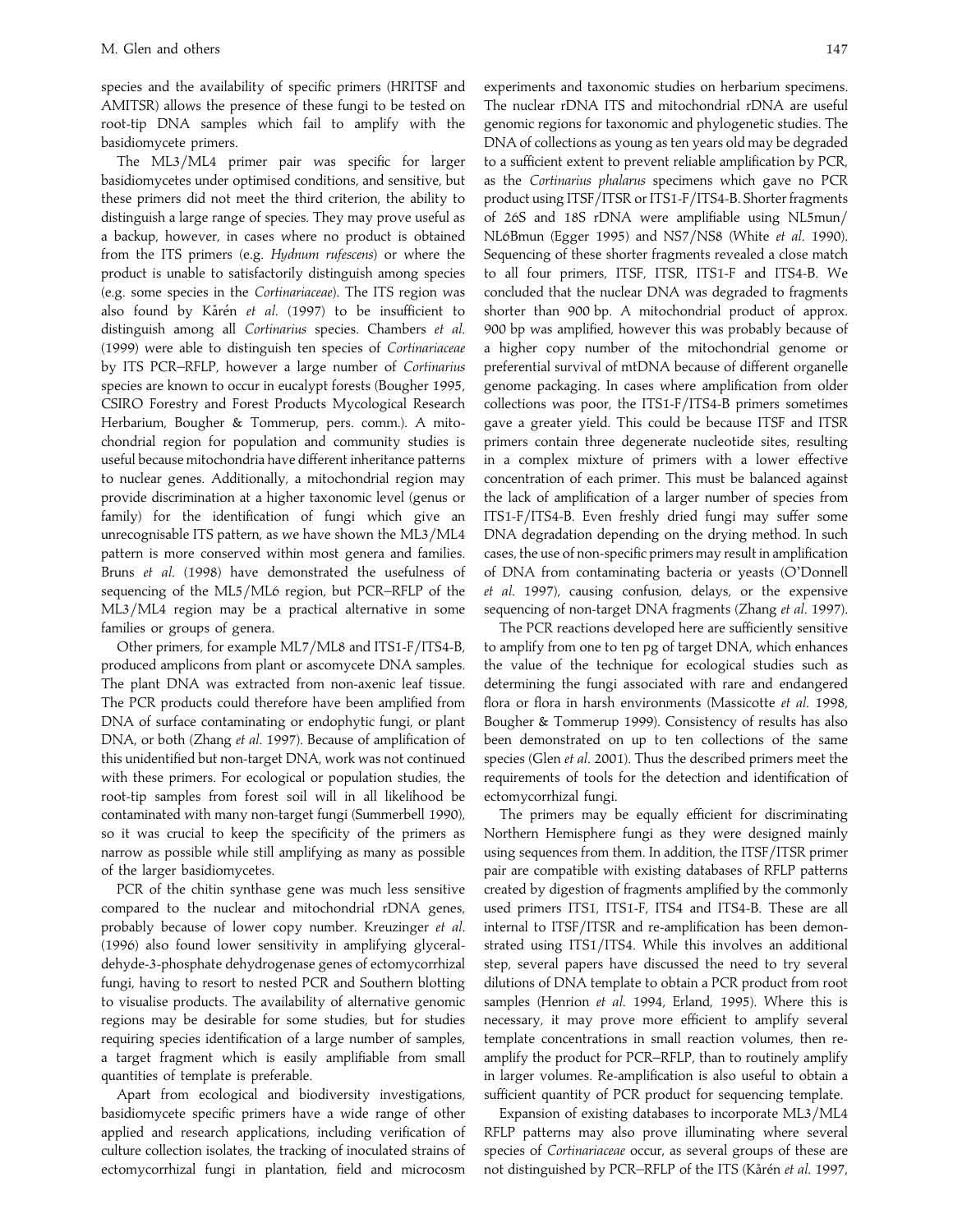Jonsson *et al*. 1999). The two DNA regions and the specific primers have the potential to be a practical PCR–RFLP tool for ecological, community population and life history studies, biodiversity assessments of higher basidiomycetes and ecosystem management of a crucial component of the soil nutrient cycling processes in *Eucalyptus* forests and plantations.

## **ACKNOWLEDGEMENTS**

We thank Susan Bolsenbroek for valuable technical assistance and Gordon MacNish for DNA of *Rhizoctonia solani* and *Waitea* sp. M.G. is the recipient of an Australian Post Graduate Award.

## **REFERENCES**

- Bougher, N. L. (1995) Diversity of ectomycorrhizal fungi associated with eucalypts in Australia. In *Mycorrhizas for Plantation forestry in Asia* (M. Brundrett, B. Dell, N. Malajczuk & Gong Mingquin, eds): 8-15 [Proceedings No. 62.] Australian Centre for International Agricultural Research, Canberra.
- Bougher, N. L. & Hilton, R. N. (1989) Three *Cortinarius* species from Western Australia. *Mycological Research* **93**: 424–428.
- Bougher, N. L. & Syme, K. (1998) *Fungi of Southern Australia*. University of Western Australia Press, Nedlands.
- Bougher, N. L. & Tommerup, I. C. (1996) Conservation significance of ectomycorrhizal fungi in Western Australia: their co-evolution with indigenous vascular plants and mammals. In *Gondwanan Heritage : past*, *present and future of the Western Australian biota* (S. D. Hopper, J. A. Chappill, M. S. Harvey & A. S. George, eds) : 299–308. Surrey Beatty & Sons, Chipping Norton.
- Bougher, N. L. & Tommerup, I. C. (1999) Australian fungi: Much to learn about their taxonomy and ecology. In *Dampier 300 : biodiversity in Australia 1699–1999 and beyond*: 25–27. Australian Systematic Botany Society and Society for Australian Systematic Biologists, Perth.
- Bougher, N. L. & Lebel, T. (2000) Sequestrate (truffle-like) fungi of Australia and New Zealand. *Australian Systematic Botany*: in press.
- Bougher, N. L., Fuhrer, B. A. & Horak, E. (1994) Taxonomy and biogeography of Australian *Rozites* species mycorrhizal with *Nothofagus* and *Myrtaceae*. *Australian Systematic Botany* **7**: 353–375.
- Bowen, A. R., Chen-Wu, J. L., Momany, M., Young, R., Szaniszlo, P. J. & Robins, P. W. (1992) Classfication of fungal chitin synthases. *Proceedings of the National Academy of Sciences*, *USA* **89**: 519–523.
- Bruns, T. D., Szaro, T. M., Gardes, M., Cullings, K. W., Pan, J. J., Taylor, D. L., Horton, T. R., Kretzer, A., Garbelotto, M. & Li, Y. (1998) A sequence database for the identification of ectomycorrhizal basidiomycetes by phylogenetic analysis. *Molecular Ecology* **7**: 257–272.
- Byrne, M., Moran, G. F., Murrell, J. C. & Tibbits, W. N. (1994) Detection and inheritance of RFLPs in *Eucalyptus nitens*. *Theoretical and Applied Genetics* **89**: 397–402.
- Castellano, M. A. & Bougher, N. L. (1994) Consideration of the taxonomy and biodiversity of Australian ectomycorrhizal fungi. *Plant and Soil* **159**: 37–46.
- Chambers, S. M., Sawyer, N. A. & Cairney, J. W. G. (1999) Molecular identification of co-occurring *Cortinarius* and *Dermocybe* species from southeastern Australian sclerophyll forests. *Mycorrhiza* **9**: 85–90.
- Claridge, A. W., Cork, S. J. & Trappe, J. M. (2000) Diversity and habitat relationships of hypogeous fungi. I. Study design, sampling techniques and general survey results. *Biodiversity and Conservation* **9**: 151–173.
- Egger, K. N. (1995) Molecular analysis of ectomycorrhizal fungal communities. *Canadian Journal of Botany* **73**: S1415–S1422.
- Erland, S. (1995) Abundance of *Tylospora fibrillosa* ectomycorrhizas in a South Swedish spruce forest measured by RFLP analysis of the PCR-amplified rDNA ITS region. *Mycological Research* **99**: 1425–1428.
- Farmer, D. J. & Sylvia, D. M. (1998) Variation in the ribosomal DNA internal transcribed spacer of a diverse collection of ectomycorrhizal fungi. *Mycological Research* **102**: 859–865.
- Gardes, M. & Bruns, T. D. (1993) ITS primers with enhanced specificity for basidiomycetes – application to the identification of mycorrhizae and rusts. *Molecular Ecology* **2**: 113–118.
- Gardes, M. & Bruns, T. D. (1996) Community structure of ectomycorrhizal fungi in a *Pinus muricata* forest : above- and below-ground views. *Canadian Journal of Botany* **74**: 1572–1583.
- Gardes, M., Fortin, J. A., Mueller, G. M. & Kropp, B. R. (1990) Restriction fragment length polymorphism in the nuclear ribosomal DNA of four *Laccaria* spp. *L*. *bicolor*, *L*. *laccata*, *L*. *proxima* and *L*. *amethystina*. *Phytopathology* **80**: 1312–1317.
- Gardes, M., White, T. J., Fortin, J. A., Bruns, T. D. & Taylor, J. W. (1991) Identification of indigenous and introduced symbiotic fungi in ectomycorrhizae by amplification of nuclear and mitochondrial ribosomal DNA. *Canadian Journal of Botany* **69**: 180–190.
- Gehring, C. A., Theimer, T. C., Whitham, T. G. & Keim, P. (1998) Ectomycorrhizal community structure of Pinyon pines growing in two environmental extremes. *Ecology* **79**: 1562–1572.
- Glen, M., Tommerup, I. C., Bougher, N. L. & O'Brien, P. A. (2001) Intraspecific differences and interspecific similarities in PCR–RFLP of larger basidiomycetes and implications for population structure and dynamics, taxonomy and detection of ectomycorrhizal fungi in *Eucalyptus* ecosystems. *Mycological Research* **105**: in press.
- Grgurinovic, C. (1997) *Larger Fungi of South Australia*. Botanic Gardens of Adelaide and State Herbarium and The Flora and Fauna of South Australia Handbooks Committee, Adelaide.
- Guillamon, J. M., Sabate, J., Barrio, E., Cano, J. & Querol, A. (1998) Rapid identification of wine yeast species based on RFLP analysis of the ribosomal internal transcribed spacer (ITS) region. *Archives of Microbiology* **169**: 387–392.
- Henrion, B., Le Tacon, F. & Martin, F. (1992) Rapid identification of genetic variation of ectomycorrhizal fungi by amplification of ribosomal RNA genes. *New Phytologist* **122**: 289–298.
- Henrion, B., Di Battista, C., Bouchard, D., Vairelles, D., Thompson, B. D., Le Tacon, F. & Martin, F. (1994) Monitoring the persistence of *Laccaria bicolor* as an ectomycorrhizal symbiont of nursery-grown Douglas fir by PCR of the rDNA intergenic spacer. *Molecular Ecology* **3**: 571–580.
- Henson, J. M. & French, R. (1993) The polymerase chain reaction and plant disease diagnosis. *Annual Review of Phytopathology* **31**: 81–109.
- Hibbett, D. S. & Thorn, R. G. (2000) *Basidiomycota*: *Homobasidiomycetes*. In *The Mycota* Vol. 7B. *Systematics and Evolution* (D. J. McLaughlin, E. G. McLaughlin & P. A. Lemke, eds) : 121–168. Springer-Verlag, New York.
- Higgins, D. G., Bleasby, A. J. & Fuchs, R. (1992) CLUSTAL V: Improved software for multiple sequence alignment. *Computers and Applied Bioscience* **8**: 189–191.
- Horak, E. & Wood, A. E. (1990) *Cortinarius* Fr. (*Agaricales*) in Australasia. 1. Subgen. *Myxacium* and subgen. *Paramyxacium*. *Sydowia* **42**: 88–168.
- Johnson, C. N. (1994) Fruiting of hypogeous fungi in dry sclerophyll forest in Tasmania, Australia: seasonal variation and annual production. *Mycological Research* **98**: 1173–1182.
- Jonsson, L., Dahlberg, A., Nilsson, M. C., Kårén, O. & Zackrisson, O. (1999) Continuity of ectomycorrhizal fungi in self-regenerating boreal *Pinus sylvestris* forests studied by comparing mycobiont diversity on seedlings and mature trees. *New Phytologist* **142**: 151–162.
- Kårén, O., Högberg, N., Dahlberg, A., Jonsson, L. & Nylund, J. E. (1997) Interand intraspecific variation in the ITS region of rDNA of ectomycorrhizal fungi in Fennoscandia as detected by endonuclease analysis. *New Phytologist* **136**: 313–325.
- Kraiger, H., Agerer, R. & Javornik, B. (1995) Ectomycorrhizae of *Lactarius lignyotus* on Norway spruce, characterised by anatomical and molecular tools. *Mycorrhiza* **5**: 175–180.
- Kreuzinger, N., Podeu, R., Göbl, F., Gruber, F. & Kubicek, C. P. (1996) Identification of some ectomycorrhizal basidiomycetes by PCR-amplification of their *gpd* (glycerinaldehyde-3-phosphate dehydrogenase encoding) genes. *Phyton* **36**: 109–118.
- Luoma, D. & Frenkel, R. E. (1991) Fruiting of hypogeous fungi in Oregon douglas-fir forests : seasonal and habitat variation. *Mycologia* **83**: 335–353.
- Malajczuk, N., Dell, B. & Bougher, N. L. (1987) Ectomycorrhiza formation in *Eucalyptus* III. Superficial ectomycorrhizas initiated by *Hysterangium* and *Cortinarius* species. *New Phytologist* **105**: 421–428.
- Massicotte, H. B., Melville, L. H., Peterson, R. L. & Luoma, D. L. (1998) Anatomical aspects of field ectomycorrhizas on *Polygonum viviparum* (*Polygonaceae*) and *Kobresia bellardii* (*Cyperaceae*). *Mycorrhiza* **7**: 287–292.